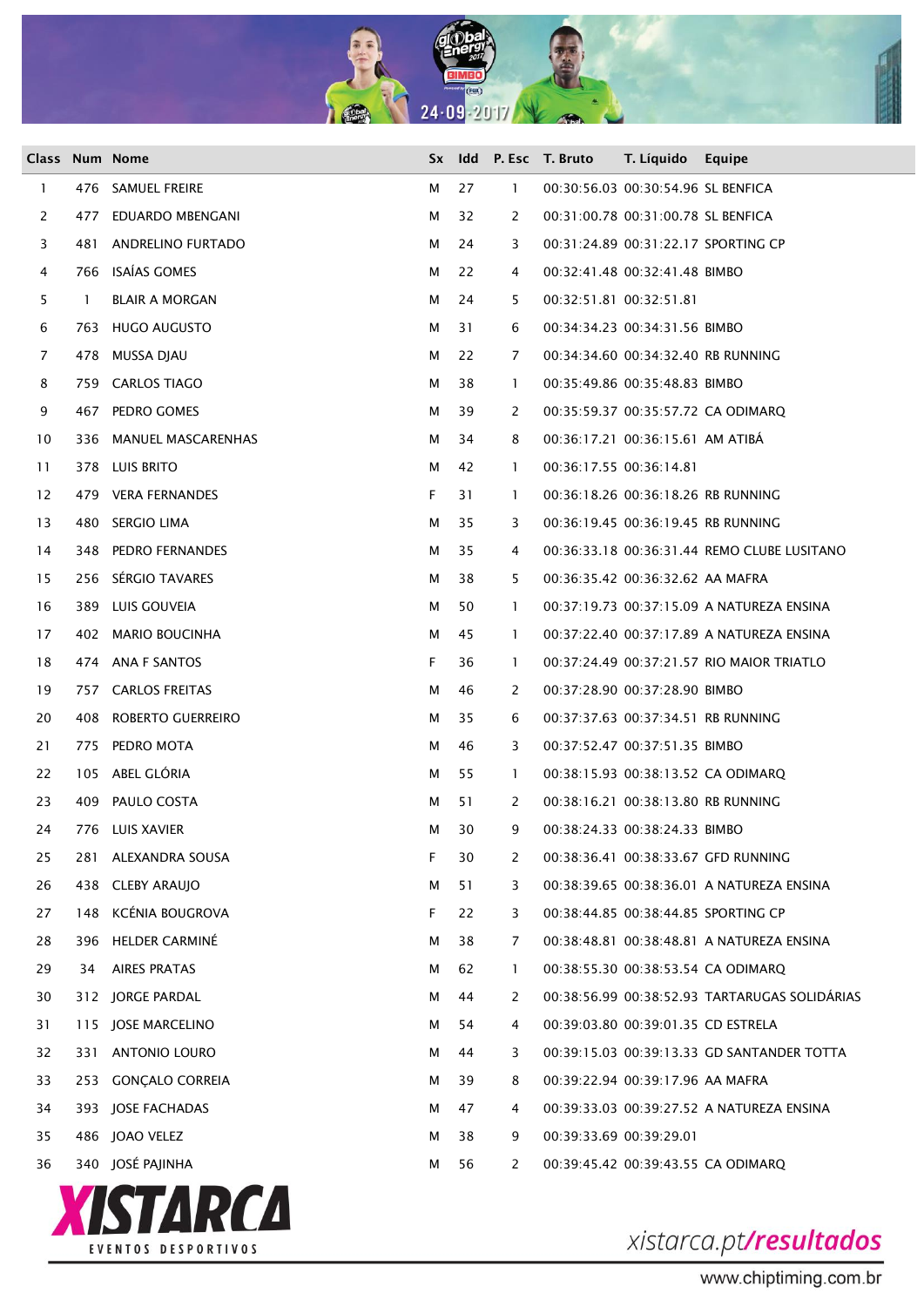

| 37 | 411 | PEDRO FERREIRA            | М | 50 | 5            | 00:39:52.63 00:39:41.57 RB RUNNING                  |
|----|-----|---------------------------|---|----|--------------|-----------------------------------------------------|
| 38 | 391 | MIGUEL SOBRAL             | м | 39 | 10           | 00:39:57.21 00:39:53.88 A NATUREZA ENSINA           |
| 39 |     | 399 MARCO FATELO          | м | 38 | 11           | 00:39:57.49 00:39:52.42 A NATUREZA ENSINA           |
| 40 |     | 200 PEDRO E V HENRIQUES   | м | 33 | 10           | 00:39:58.38 00:39:52.71 NOCAS                       |
| 41 |     | 513 ISIDRO DUARTE         | м | 50 | 6            | 00:40:02.96 00:39:54.45 RB RUNNING                  |
| 42 |     | 437 JOSÉ NUNES            | м | 24 | 11           | 00:40:08.19 00:40:02.35 A NATUREZA ENSINA           |
| 43 |     | 383 CARLOS M TEIXEIRA     | м | 43 | 4            | 00:40:08.72 00:40:05.30 FAMILIA TEIXEIRA            |
| 44 |     | 791 ANTONIO G SANTOS      | м | 55 | 3            | 00:40:09.89 00:40:01.96 BIMBO                       |
| 45 |     | 394 RICARDO FELIX         | м | 38 | 12           | 00:40:10.24 00:40:05.51 A NATUREZA ENSINA           |
| 46 |     | 294 VALTER OLIVEIRA       | м | 40 | 5            | 00:40:14.45 00:40:12.50 EN TEAM                     |
| 47 |     | 100 PAULO CAMACHO         | м | 47 | 5            | 00:40:15.27 00:40:10.01 BRRNIGHTRUNNERS             |
| 48 |     | 548 RUI MARTIM            | м | 31 | 12           | 00:40:15.48 00:40:12.12                             |
| 49 |     | 547 VITOR OLIVEIRA        | м | 27 | 13           | 00:40:16.96 00:40:14.18                             |
| 50 |     | 842 HUGO LUZ              | м | 42 | 6            | 00:40:30.52 00:40:24.18 BIMBO                       |
| 51 | 24  | RICARDO CORREIA           | м | 39 | 13           | 00:40:33.85 00:40:25.67 CAPTAIN FLY                 |
| 52 |     | 276 RICARDO CASTANHO      | м | 42 | 7            | 00:40:36.09 00:40:36.09 QUENIAS                     |
| 53 |     | 780 STEVEN SANTOS         | м | 30 | 14           | 00:40:43.69 00:40:38.16 BIMBO                       |
| 54 |     | 203 DIOGO RODRIGUES       | м | 27 | 15           | 00:40:44.29 00:40:13.44 YMAA PORTUGAL               |
| 55 |     | 473 JOEL NUNES            | м | 34 | 16           | 00:40:56.65 00:40:39.48 CDASJ                       |
| 56 |     | 363 RUI PANCA             | м | 45 | 6            | 00:41:03.04 00:40:52.10 C BENFICA SEIXAL            |
| 57 |     | 441 FÁBIO A C PORTELA     | м | 27 | 17           | 00:41:13.95 00:40:42.97 YMAA PORTUGAL               |
| 58 |     | 176 BRUNO FRANCISCO       | м | 34 | 18           | 00:41:17.36 00:41:13.99 AMIGOS DO LUIS              |
| 59 |     | 497 ANTONIO SANTOS        | м | 49 | 7            | 00:41:20.09 00:41:18.44 CUA BENAVENTENSE            |
| 60 | 761 | <b>FERNANDO SANTOS</b>    | м | 47 | 8            | 00:41:26.45 00:41:23.75 BIMBO                       |
| 61 |     | 189 DANIEL GIEBELS        | м | 35 | 14           | 00:41:32.44 00:40:54.42                             |
| 62 | 349 | <b>TELMO NOGUEIRA</b>     | м | 33 | 19           | 00:41:33.72 00:41:14.80                             |
| 63 | 564 | <b>FRANCISCO AZEVEDO</b>  | М | 48 | 9            | 00:41:38.68 00:41:35.45                             |
| 64 | 374 | DÉLIO A P TEODORO         | М | 39 | 15           | 00:41:40.43 00:41:19.55 ASS DIABÉTICOS ACORIANOS-AC |
| 65 |     | 507 PETER STEINHAUSEN     | М | 65 | 2            | 00:41:42.10 00:41:39.48                             |
| 66 | 914 | LUCILIA SOARES            | F | 55 | $\mathbf{1}$ | 00:41:48.84 00:41:46.33                             |
| 67 | 58  | <b>MARCO LOURENCO</b>     | М | 39 | 16           | 00:41:53.61 00:41:45.94 NO ROLLBACK                 |
| 68 | 326 | JOAO JESUS                | М | 41 | 8            | 00:41:53.65 00:41:52.05 GD SANTANDER TOTTA          |
| 69 | 328 | RUI MACHINHO              | М | 40 | 9            | 00:42:01.09 00:41:58.52 GD SANTANDER TOTTA          |
| 70 |     | 385 JOÃO LIMÃO            | м | 44 | 10           | 00:42:10.10 00:41:57.83                             |
| 71 |     | 198 WILLIAM S NASCIMENTO  | М | 31 | 20           | 00:42:13.38 00:42:07.41 SANDRO PERFORMANCE          |
| 72 |     | 806 JEAN C FIGUEIRA       | м | 22 | 21           | 00:42:16.81 00:41:57.61 BIMBO                       |
| 73 | 25  | <b>EZEQUIEL FERNANDES</b> | м | 60 | 3            | 00:42:17.16 00:42:12.99                             |

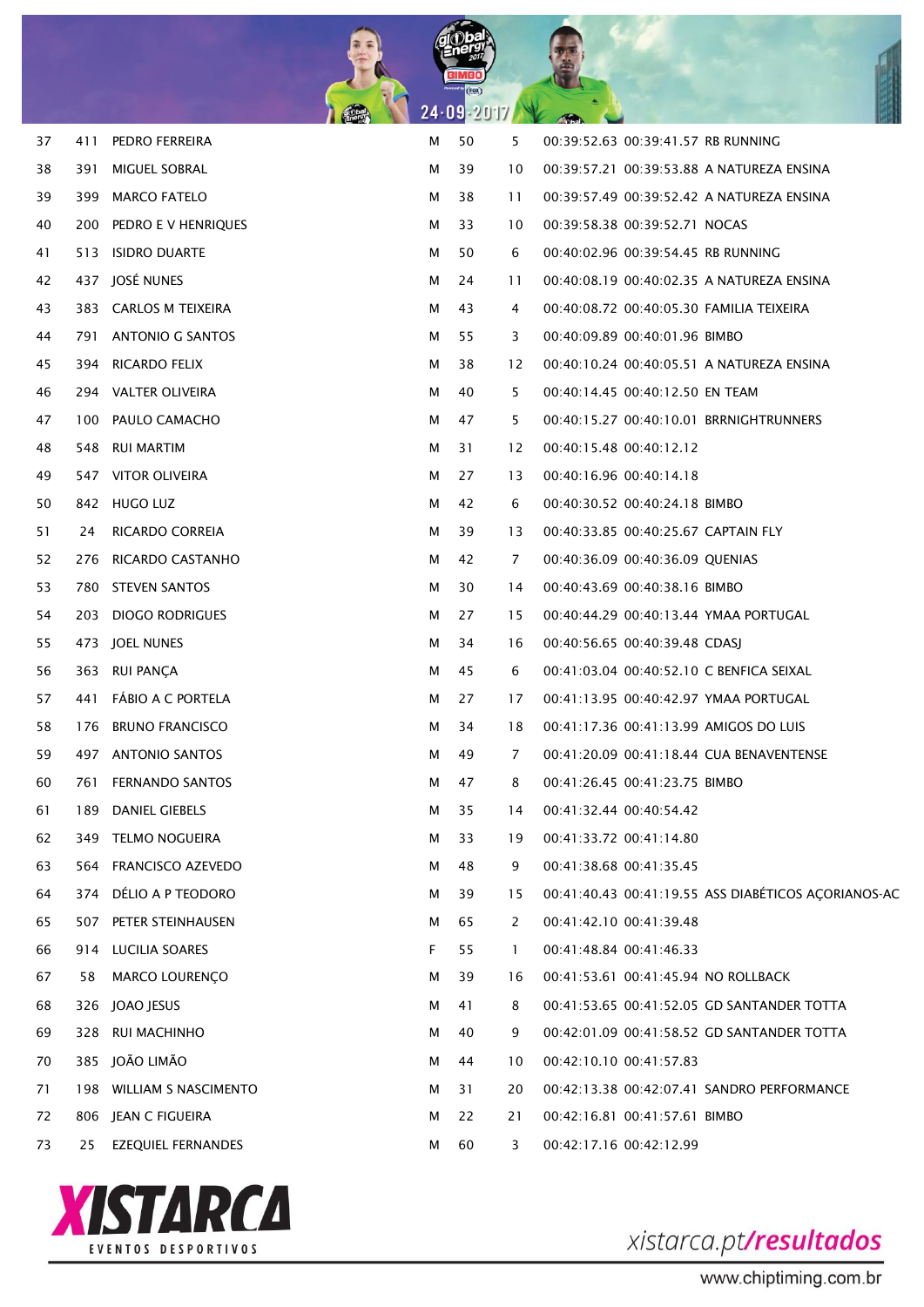

| 74  |     | 254 CLÁUDIA BATALHA      | F | 41 | 2  | 00:42:21.74 00:42:18.80 AA MAFRA               |
|-----|-----|--------------------------|---|----|----|------------------------------------------------|
| 75  | 255 | <b>MÁRIO ZORRO</b>       | м | 42 | 11 | 00:42:21.92 00:42:07.03 AA MAFRA               |
| 76  |     | 388 SERGIO MACATRÃO      | м | 60 | 4  | 00:42:36.40 00:42:27.02 A NATUREZA ENSINA      |
| 77  |     | 291 ADILSON LINO         | м | 44 | 12 | 00:42:42.67 00:42:35.54                        |
| 78  |     | 395 DAVID ROSA           | м | 41 | 13 | 00:42:44.24 00:42:38.40 A NATUREZA ENSINA      |
| 79  |     | 902 JOÃO ROCHA           | м | 29 | 22 | 00:42:46.34 00:42:33.75 DECATHLON              |
| 80  |     | 347 DIOGO AMADO          | м | 27 | 23 | 00:42:48.28 00:42:16.78                        |
| 81  |     | 277 NELSON DIAS          | М | 56 | 4  | 00:42:53.33 00:42:45.20 CLINICA SANTA MADALENA |
| 82  |     | 59 PAULO FERREIRA        | м | 39 | 17 | 00:42:55.19 00:42:47.44 NO ROLLBACK            |
| 83  |     | 218 JORGE H S FRAGA      | м | 50 | 7  | 00:43:00.62 00:42:43.14                        |
| 84  |     | 458 RAFAEL S VIANA       | м | 29 | 24 | 00:43:03.48 00:40:15.80                        |
| 85  |     | 310 JOSÉ MARQUES         | м | 50 | 8  | 00:43:04.80 00:42:59.86 C PRACAS ARMADA        |
| 86  |     | 135 LUIS M F AURÉLIO     | м | 47 | 10 | 00:43:05.21 00:42:52.98 BRRNIGHTRUNNERS        |
| 87  |     | 916 DARIO MARREIROS      | м | 29 | 25 | 00:43:08.54 00:42:46.71                        |
| 88  |     | 772 NUNO NAIA            | м | 43 | 14 | 00:43:10.75 00:43:05.20 BIMBO                  |
| 89  |     | 768 JOSE MARIA SALAZAR   | м | 57 | 5  | 00:43:14.17 00:43:12.31 BIMBO                  |
| 90  | 87  | PEDRO REGO               | м | 39 | 18 | 00:43:16.77 00:42:56.52                        |
| 91  |     | 491 ANTÓNIO MOITA        | м | 57 | 6  | 00:43:19.33 00:43:10.33 BRRNIGHTRUNNERS        |
| 92  |     | 297 PEDRO SANTOS         | м | 38 | 19 | 00:43:24.27 00:42:42.10                        |
| 93  |     | 370 DIAMANTINO GAMITO    | м | 51 | 9  | 00:43:26.80 00:43:24.72 ATLÉTICO VIA RARA      |
| 94  |     | 332 CARLOS LUZ           | м | 44 | 15 | 00:43:28.87 00:43:16.28 BRRNIGHTRUNNERS        |
| 95  |     | 553 JONAS WEHRMANN       | м | 22 | 26 | 00:43:30.19 00:43:20.72                        |
| 96  |     | 379 JOSÉ A P MATOS       | м | 51 | 10 | 00:43:31.09 00:43:23.64 APACHE                 |
| 97  |     | 493 JOÃO PIRES           | м | 47 | 11 | 00:43:31.70 00:43:24.25                        |
| 98  |     | 505 JOÃO MONIZ           | м | 21 | 27 | 00:43:31.95 00:43:03.80                        |
| 99  |     | 153 LEONEL MENDES        | м | 30 | 28 | 00:43:32.60 00:43:23.92                        |
| 100 |     | 778 RUBEN DIAS           | м | 43 | 16 | 00:43:35.35 00:43:33.10 BIMBO                  |
| 101 |     | 362 RENATO CRISTINA      | м | 44 | 17 | 00:43:38.74 00:43:27.45 C BENFICA SEIXAL       |
| 102 |     | 459 DAVID REIS           | м | 41 | 18 | 00:43:39.01 00:43:30.64                        |
| 103 |     | 180 JOAO VIDINHA         | м | 44 | 19 | 00:43:52.91 00:43:41.86 CORRIDAS & COMIDAS     |
| 104 | 71  | <b>ADRIANO S REIS</b>    | м | 41 | 20 | 00:43:53.48 00:43:37.75 BRRNIGHTRUNNERS        |
| 105 |     | 529 PEDRO DOMINGOS       | м | 49 | 12 | 00:43:57.33 00:43:53.16                        |
| 106 | 62  | JOÃO FELICIDADE          | м | 31 | 29 | 00:44:00.50 00:43:34.65                        |
| 107 |     | 257 PAULO PALMA          | м | 53 | 11 | 00:44:01.35 00:43:59.42 DREAM RUNNERS EVORA    |
| 108 |     | 403 CARLOS LIMA          | м | 47 | 13 | 00:44:03.38 00:43:59.43 A NATUREZA ENSINA      |
| 109 |     | 932 HUGO RIBEIRO         | м | 25 | 30 | 00:44:10.08 00:43:42.00                        |
| 110 |     | 204 FRANCISCO P OLIVEIRA | м | 39 | 20 | 00:44:17.07 00:43:57.58                        |

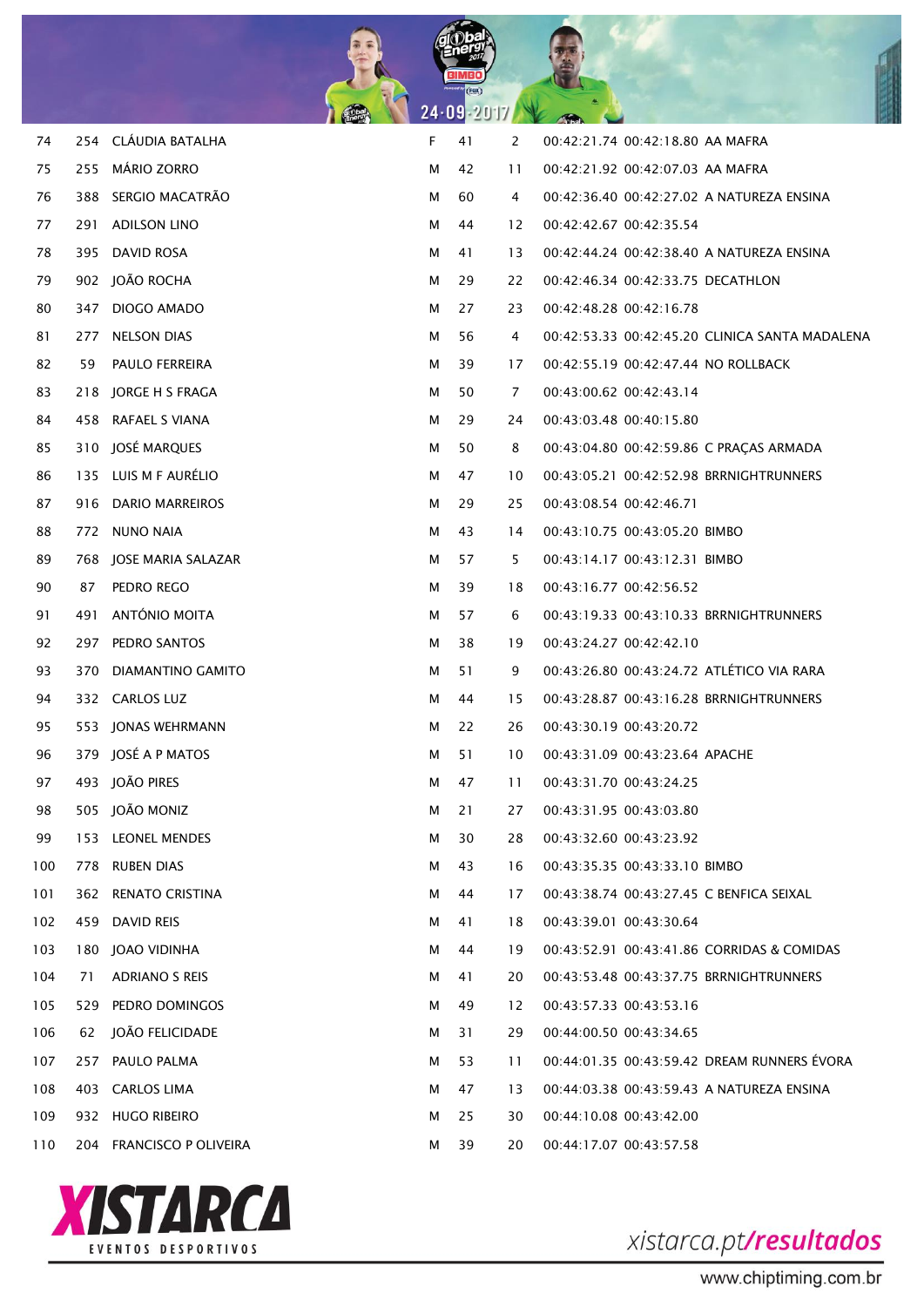

| 111 |     | 196 JOÃO SILVA           | М  | 37 | 21 | 00:44:17.71 00:43:36.24                   |
|-----|-----|--------------------------|----|----|----|-------------------------------------------|
| 112 | 44  | NUNO M S ROMÃO           | м  | 49 | 14 | 00:44:18.51 00:43:57.34                   |
| 113 | 487 | AMÉRICO SANTOS           | м  | 60 | 5  | 00:44:19.13 00:44:14.36 A NATUREZA ENSINA |
| 114 | 170 | ALEXANDRE A F CANTANHEDE | м  | 39 | 22 | 00:44:24.62 00:44:22.62 QUENIAS           |
| 115 | 406 | RODRIGO SILVA            | м  | 50 | 12 | 00:44:27.28 00:44:21.19 A NATUREZA ENSINA |
| 116 | 771 | <b>MONICA DOMINGOS</b>   | F. | 25 | 4  | 00:44:30.24 00:44:25.72 BIMBO             |
| 117 | 42  | SÉRGIO R L C PEREIRA     | м  | 52 | 13 | 00:44:33.35 00:44:30.22                   |
| 118 | 944 | SÉRGIO CARDIGA           | м  | 29 | 31 | 00:44:34.38 00:43:58.22                   |
| 119 | 387 | PEDRO ANTUNES            | м  | 39 | 23 | 00:44:37.67 00:44:33.08 A NATUREZA ENSINA |
| 120 | 61  | EMANUEL SEITA            | м  | 42 | 21 | 00:44:44.00 00:44:38.20                   |
| 121 | 81  | <b>RUI GOMES</b>         | м  | 42 | 22 | 00:44:46.88 00:44:29.68                   |
| 122 | 519 | ORLANDO J BARBOSA        | м  | 60 | 6  | 00:45:01.24 00:44:57.21 GRJA              |
| 123 | 400 | NUNO OLIVEIRA            | м  | 38 | 24 | 00:45:02.63 00:44:59.75 A NATUREZA ENSINA |
| 124 | 84  | PEDRO A FERREIRA         | м  | 44 | 23 | 00:45:04.35 00:44:58.09                   |
| 125 | 440 | DIOGO SOUSA              | м  | 32 | 32 | 00:45:14.14 00:44:55.97                   |
| 126 | 414 | ARNALDO TRINDADE         | м  | 45 | 15 | 00:45:14.17 00:45:01.20 RB RUNNING        |
| 127 | 376 | NELSON M SANTOS          | м  | 37 | 25 | 00:45:14.94 00:45:05.31                   |
| 128 | 152 | JORGE DOMINGUES          | м  | 49 | 16 | 00:45:16.21 00:44:51.54                   |
| 129 |     | 134 CARLOS RESA          | м  | 36 | 26 | 00:45:16.49 00:45:07.78                   |
| 130 | 248 | PAULO OLIVEIRA           | м  | 49 | 5  | 00:45:18.46 00:45:07.76 CCDP MUN CASCAIS  |
| 131 |     | 242 ANA I BRÁS           | F  | 33 | 17 | 00:45:18.46 00:45:08.16 CCDP MUN CASCAIS  |
| 132 | 311 | <b>RUI MIRRA</b>         | м  | 41 | 24 | 00:45:23.32 00:45:08.74                   |
| 133 | 508 | ROGÉRIO FONSECA          | м  | 51 | 14 | 00:45:29.68 00:45:12.91                   |
| 134 | 95  | PEDRO M R F REBELO       | м  | 43 | 25 | 00:45:32.08 00:45:16.14                   |
| 135 |     | 536 JOAO HEITOR          | м  | 66 | 7  | 00:45:37.92 00:45:31.59                   |
| 136 |     | 858 JOSÉ R BATISTA       | м  | 32 | 33 | 00:45:44.87 00:44:45.75 BIMBO             |
| 137 | 89  | NUNO GOMES               | м  | 41 | 26 | 00:45:46.66 00:45:31.77                   |
| 138 | 55  | <b>LUIS CALEIRAS</b>     | м  | 44 | 27 | 00:45:56.04 00:45:45.84                   |
| 139 | 275 | JOÃO P A FRANCA          | м  | 24 | 34 | 00:45:56.96 00:45:06.29 FRANCA            |
| 140 |     | 488 JORGE BARBOSA        | м  | 31 | 35 | 00:45:57.20 00:45:09.76                   |
| 141 | 286 | PAULO J C MOREIRA        | м  | 48 | 18 | 00:46:06.02 00:45:49.60                   |
| 142 | 266 | TIAGO P SILVA            | м  | 37 | 27 | 00:46:10.38 00:45:53.01 S&S               |
| 143 | 779 | <b>RUI AFONSO</b>        | м  | 49 | 19 | 00:46:12.60 00:45:58.23 BIMBO             |
| 144 | 236 | <b>CARLOS FERNANDES</b>  | м  | 52 | 15 | 00:46:17.81 00:46:13.41 C MILLENNIUM BCP  |
| 145 | 99  | <b>MÁRIO FERNANDES</b>   | м  | 41 | 28 | 00:46:24.40 00:46:12.53 NO ROLLBACK       |
| 146 | 413 | ALBERTO ARAUJO           | м  | 44 | 29 | 00:46:26.77 00:46:13.05 RB RUNNING        |
| 147 |     | 225 PAULO M COSTA        | м  | 49 | 20 | 00:46:28.50 00:46:04.90                   |

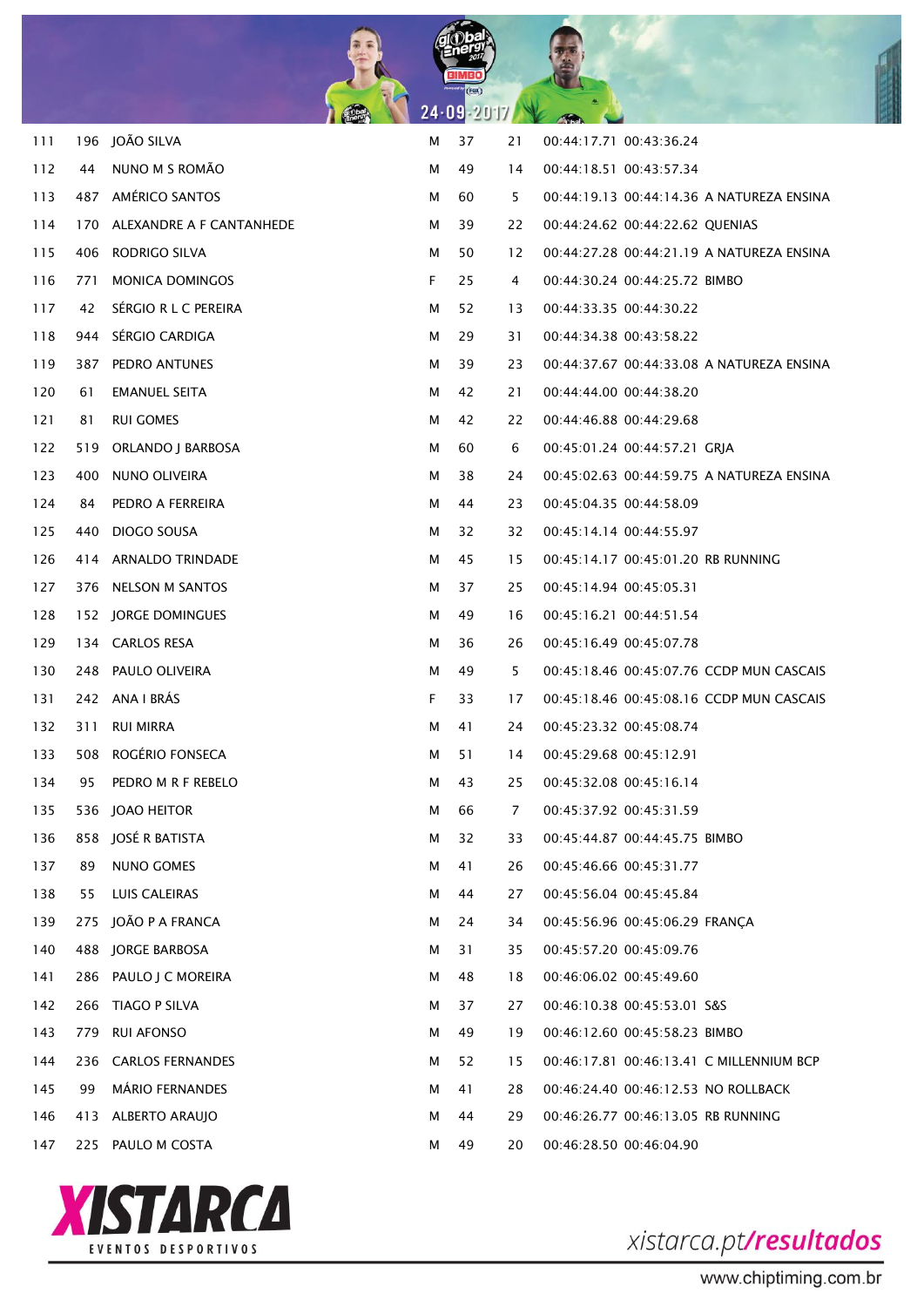

| 148 | 205 | NUNO JESUS               | М | 37 | 28 | 00:46:28.69 00:46:04.61                      |
|-----|-----|--------------------------|---|----|----|----------------------------------------------|
| 149 | 13  | TIM SURMONT              | М | 36 | 29 | 00:46:31.86 00:46:26.24                      |
| 150 | 390 | JOÃO DIAS                | м | 52 | 16 | 00:46:43.21 00:46:38.10 A NATUREZA ENSINA    |
| 151 | 903 | <b>GONÇALO PINHEIRO</b>  | м | 26 | 36 | 00:46:47.36 00:46:29.39 DECATHLON            |
| 152 | 114 | <b>ANTONIO BATISTA</b>   | м | 70 | 8  | 00:46:48.38 00:46:39.66 CD ESTRELA           |
| 153 | 464 | NUNO MELO                | М | 31 | 37 | 00:46:52.51 00:46:13.19 ESPECIAIS DE CORRIDA |
| 154 | 830 | <b>MARCO SANTOS</b>      | м | 31 | 38 | 00:46:59.53 00:46:25.28 BIMBO                |
| 155 | 834 | <b>FÁBIO ROCHA</b>       | М | 25 | 39 | 00:47:02.11 00:46:34.32 BIMBO                |
| 156 | 79  | DANIEL SILVÉRIO          | м | 42 | 30 | 00:47:02.51 00:46:37.83                      |
| 157 | 386 | <b>FRANCISCO ROSÁRIO</b> | м | 48 | 21 | 00:47:06.94 00:47:06.94 A NATUREZA ENSINA    |
| 158 | 207 | RUI PARÓLA               | м | 43 | 31 | 00:47:07.79 00:46:51.89                      |
| 159 | 140 | LUIS ZUNA                | м | 31 | 40 | 00:47:07.86 00:46:40.39 PAPA MILHAS DE AV    |
| 160 | 10  | PEDRO MIRANDA            | м | 34 | 41 | 00:47:22.32 00:47:15.45                      |
| 161 | 265 | DIOGO ADRIÃO             | м | 19 | 42 | 00:47:35.20 00:47:05.18 IMASAMS              |
| 162 | 88  | <b>RICARDO VIEGAS</b>    | м | 40 | 32 | 00:47:35.32 00:47:10.65                      |
| 163 | 526 | <b>FILIPE SANTOS</b>     | м | 35 | 30 | 00:47:37.83 00:46:36.64 VAZ RUNING           |
| 164 | 186 | <b>GONÇALO ALMEIDA</b>   | м | 38 | 31 | 00:47:38.86 00:47:00.35                      |
| 165 | 401 | JOSÉ MARTINS             | м | 59 | 7  | 00:47:39.09 00:47:32.38 A NATUREZA ENSINA    |
| 166 | 418 | JORGE OLIVEIRA           | м | 54 | 17 | 00:47:40.53 00:47:18.59 RB RUNNING           |
| 167 | 533 | PEDRO MARTINS            | м | 32 | 43 | 00:47:42.60 00:47:12.53                      |
| 168 | 887 | JORGE M C SILVA          | м | 32 | 44 | 00:47:43.44 00:47:27.15 BIMBO                |
| 169 |     | 455 LUÍS COSTA           | м | 32 | 45 | 00:47:45.00 00:47:32.79                      |
| 170 | 241 | <b>JOSE MORUJO</b>       | м | 54 | 18 | 00:47:45.57 00:47:04.58                      |
| 171 |     | 412 LUIS ANTUNES         | м | 45 | 22 | 00:47:45.62 00:47:12.07 RB RUNNING           |
| 172 |     | 496 CARLOS D FERREIRA    | м | 39 | 32 | 00:47:48.78 00:43:04.62                      |
| 173 |     | 377 FILIPE P GONÇALVES   | м | 44 | 33 | 00:47:51.69 00:47:19.46                      |
| 174 |     | 162 JOÃO MELO            | М | 38 | 33 | 00:47:53.96 00:47:48.98                      |
| 175 |     | 287 VITOR M R BRAZ       | м | 55 | 8  | 00:47:54.52 00:47:37.44                      |
| 176 |     | 190 PAULO ESPANHOL       | м | 47 | 23 | 00:48:01.27 00:47:47.73                      |
| 177 |     | 755 APOLO PEREIRA        | м | 48 | 24 | 00:48:03.70 00:48:01.23 BIMBO                |
| 178 | 369 | <b>RUI ABELHO</b>        | м | 47 | 25 | 00:48:08.57 00:48:02.27                      |
| 179 | 149 | EKATERINA KHRAMENKOVA    | F | 60 | 2  | 00:48:11.39 00:48:09.74 SPORTING CP          |
| 180 | 521 | <b>RUI COSTA</b>         | м | 36 | 34 | 00:48:13.51 00:47:54.73                      |
| 181 | 528 | ROBERTO PALAZZOTTO       | м | 22 | 46 | 00:48:15.40 00:48:04.87                      |
| 182 | 185 | PAULO SANTOS             | м | 50 | 19 | 00:48:15.45 00:48:04.94                      |
| 183 | 21  | <b>FERNANDO PIRES</b>    | м | 47 | 26 | 00:48:21.24 00:47:27.14                      |
| 184 |     | 506 JOÃO FERNANDES       | м | 43 | 34 | 00:48:25.28 00:48:12.22 JF=MC2               |

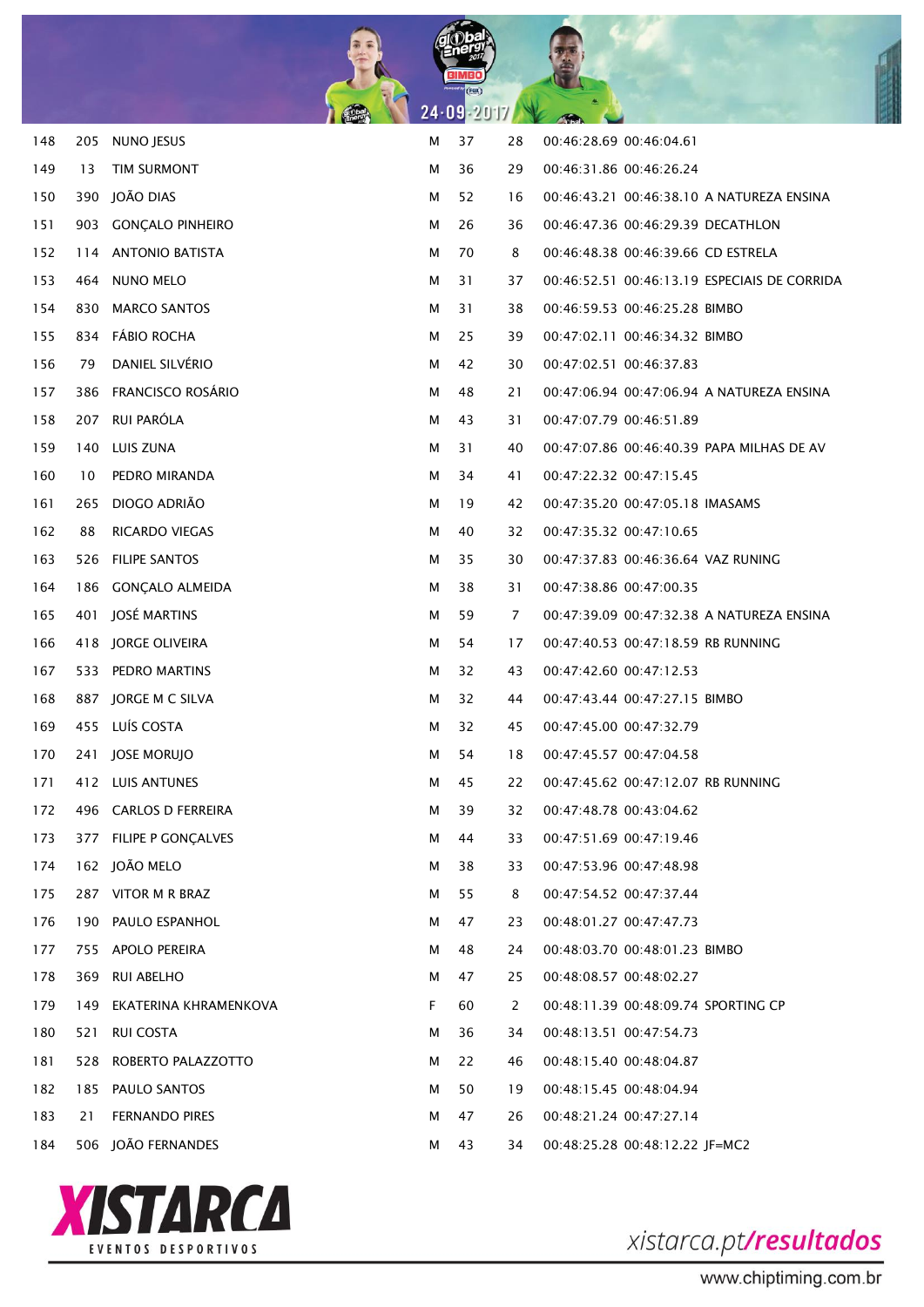

| 185 |       | 754 ANDRÉ MENDONÇA      | М | 34 | 47 | 00:48:27.93 00:47:47.46 BIMBO                |
|-----|-------|-------------------------|---|----|----|----------------------------------------------|
| 186 |       | 232 FERNANDO RODRIGUES  | M | 53 | 20 | 00:48:28.79 00:47:47.91 C MILLENNIUM BCP     |
| 187 |       | 106 JOANA DOMINGUES     | F | 41 | 3  | 00:48:30.57 00:48:06.85                      |
| 188 | 150   | ANTÓNIO BUGALHO         | M | 49 | 27 | 00:48:32.13 00:48:09.08                      |
| 189 | 259   | <b>BRUNO PALMA</b>      | М | 25 | 48 | 00:48:32.14 00:48:28.94 DREAM RUNNERS ÉVORA  |
| 190 | 4     | MIGUEL CUNHA            | м | 28 | 49 | 00:48:33.86 00:47:50.53 POWERADE             |
| 191 | 769   | LENIA SILVA             | F | 43 | 4  | 00:48:36.31 00:48:33.47 BIMBO                |
| 192 | 267   | <b>MARCO H R SILVA</b>  | М | 36 | 35 | 00:48:37.72 00:48:20.23 S&S                  |
| 193 |       | 206 RUI MESTRE          | м | 46 | 28 | 00:48:41.34 00:48:25.13                      |
| 194 |       | 284 JOSÉ F G SILVA      | м | 34 | 50 | 00:48:50.92 00:48:39.21                      |
| 195 |       | 930 GONÇALO NAVALHINHAS | м | 39 | 36 | 00:49:00.50 00:48:45.27                      |
| 196 | 859   | <b>NUNO MARTINS</b>     | м | 26 | 51 | 00:49:03.10 00:48:03.53 BIMBO                |
| 197 |       | 504 PAULO MONIZ         | м | 62 | 9  | 00:49:04.29 00:48:35.96                      |
| 198 | 415   | <b>OLGA MARTINS</b>     | F | 43 | 5  | 00:49:16.46 00:48:51.88 RB RUNNING           |
| 199 |       | 426 JORGE AMARAL        | м | 48 | 29 | 00:49:28.66 00:49:21.08 PACERS               |
| 200 | 345   | <b>BRUNO LOUREIRO</b>   | м | 43 | 35 | 00:49:32.54 00:49:09.38                      |
| 201 |       | 223 JOÃO N COSTA        | м | 25 | 52 | 00:49:40.12 00:49:06.60 YMAA PORTUGAL        |
| 202 |       | 558 OSCAR RODRIGUES     | м | 47 | 30 | 00:49:41.20 00:49:19.94 BIMBO                |
| 203 |       | 435 DAVID PALMEIRO      | м | 50 | 21 | 00:49:45.80 00:49:40.53                      |
| 204 | 540 - | JAQUELINE PINTO         | F | 33 | 6  | 00:49:48.45 00:49:46.56                      |
| 205 |       | 563 SOPHIA HOPPE        | F | 21 | 7  | 00:49:51.36 00:49:41.09                      |
| 206 | 90    | ANGELO M L SOUSA        | м | 40 | 36 | 00:49:53.82 00:49:45.89                      |
| 207 | 929   | EVA CAETANO             | F | 35 | 6  | 00:49:55.60 00:45:04.51                      |
| 208 | 760   | CLÁUDIA BORRALHO        | F | 43 | 7  | 00:49:56.64 00:49:50.80 BIMBO                |
| 209 | 98    | <b>EUCLIDES SOARES</b>  | м | 27 | 53 | 00:49:58.36 00:49:43.50                      |
| 210 |       | 293 ADÉRITO CARRELHAS   | м | 63 | 10 | 00:49:58.49 00:49:55.81                      |
| 211 |       | 282 AUGUSTO AGUIAR      | м | 59 | 9  | 00:49:59.85 00:49:58.40 VENCEDORES DE SINTRA |
| 212 |       | 167 RUTE SANTOS         | F | 51 | 3  | 00:50:11.42 00:50:02.76                      |
| 213 |       | 252 PAULO PALMINHA      | м | 47 | 31 | 00:50:16.20 00:49:52.99                      |
| 214 |       | 157 NUNO CHARRUA        | М | 40 | 37 | 00:50:16.90 00:50:10.17                      |
| 215 |       | 522 JESÚS BLANCO GIL    | м | 51 | 22 | 00:50:17.17 00:49:59.86 CORREMOS?            |
| 216 |       | 262 JOSÉ ADRIÃO         | М | 45 | 32 | 00:50:20.24 00:49:50.90 IMASAMS              |
| 217 |       | 816 BRUNO M G SILVA     | м | 19 | 54 | 00:50:27.33 00:49:44.14 BIMBO                |
| 218 |       | 898 CARLOS FIGUEIREDO   | м | 52 | 23 | 00:50:35.45 00:49:38.46 BIMBO                |
| 219 |       | 525 NELSON VAZ          | м | 28 | 55 | 00:50:42.57 00:49:41.59 VAZ RUNING           |
| 220 |       | 462 FERNANDO LIMA       | м | 51 | 24 | 00:50:45.60 00:50:31.36 TRANSITEX RUNNERS    |
| 221 | 101   | NUNO ALMEIDA            | м | 39 | 37 | 00:50:47.01 00:50:23.42                      |

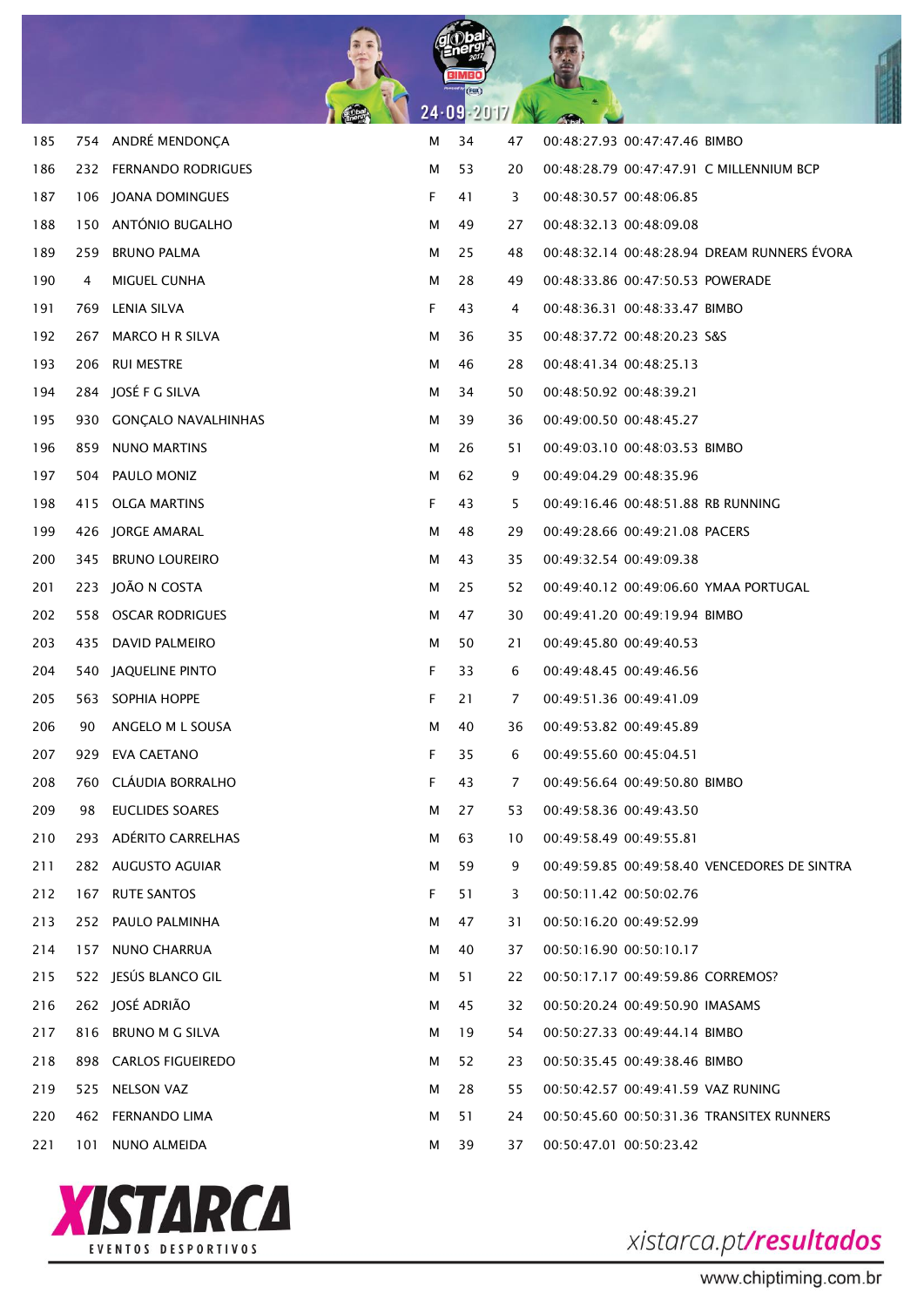

| 222 | 447 | <b>BRUNO MOSCA</b>     | М | 20 | 56 | 00:50:50.65 00:50:04.42                    |
|-----|-----|------------------------|---|----|----|--------------------------------------------|
| 223 |     | 353 RICARDO CLARO      | М | 37 | 38 | 00:50:56.99 00:50:14.30                    |
| 224 |     | 334 ANA MARQUES        | F | 47 | 4  | 00:50:57.03 00:50:27.92                    |
| 225 |     | 335 CARLOS FERNANDES   | М | 46 | 33 | 00:50:57.08 00:50:27.92                    |
| 226 |     | 201 JOSE CARDOSO       | М | 51 | 25 | 00:51:00.01 00:50:45.97                    |
| 227 |     | 166 PAULO MARQUES      | м | 42 | 38 | 00:51:02.87 00:50:53.24 GAA VF XIRA        |
| 228 | 2   | ORIANA M VANDERFLEET   | F | 24 | 8  | 00:51:08.12 00:50:55.25                    |
| 229 |     | 416 PEDRO MARTINS      | м | 42 | 39 | 00:51:09.07 00:50:46.54 RB RUNNING         |
| 230 | 825 | NUNO SARAIVA           | М | 40 | 40 | 00:51:09.71 00:50:56.35 BIMBO              |
| 231 | 151 | RICARDO PEREIRA        | м | 24 | 57 | 00:51:15.74 00:50:51.54                    |
| 232 | 23  | JORGE GONÇALVES        | м | 37 | 39 | 00:51:16.14 00:50:56.00 TALENTOS TEAM      |
| 233 |     | 915 M ODETE SANTOS     | F | 65 | 5  | 00:51:17.69 00:51:14.96                    |
| 234 |     | 104 FERNANDO ARAÚJO    | М | 40 | 41 | 00:51:31.26 00:51:15.17                    |
| 235 |     | 208 PEDRO MANACAS      | м | 44 | 42 | 00:51:32.29 00:50:53.32                    |
| 236 |     | 292 RICARDO SOUSA      | М | 40 | 43 | 00:51:32.58 00:51:03.89                    |
| 237 |     | 168 VALÉRIO PASSARINHO | м | 29 | 58 | 00:51:35.94 00:51:18.05                    |
| 238 |     | 358 JOSÉ BARREIRA      | м | 54 | 26 | 00:51:42.07 00:51:03.97 FUNBUS - BARREIRO  |
| 239 |     | 831 NUNO M R SILVA     | м | 44 | 44 | 00:51:46.26 00:51:26.15 BIMBO              |
| 240 |     | 367 JOAQUIM PALMA      | м | 63 | 11 | 00:51:48.73 00:51:25.55                    |
| 241 | 49  | <b>RUI REIS</b>        | м | 39 | 40 | 00:51:50.80 00:51:29.59                    |
| 242 |     | 147 FERNANDO B MARQUES | М | 68 | 12 | 00:51:54.28 00:51:45.72 CP EDP CARREGQDO   |
| 243 |     | 565 ENRIQUE GARCIA     | м | 40 | 45 | 00:51:58.29 00:51:43.64 TRANSITEX RUNNERS  |
| 244 |     | 808 JOSÉ LUIS HERRERA  | М | 55 | 10 | 00:51:59.54 00:51:08.11 BIMBO              |
| 245 |     | 807 SERGIO HERRERA     | м | 25 | 59 | 00:51:59.55 00:51:08.20 BIMBO              |
| 246 |     | 912 GONCALO D CARREIRO | м | 18 | 60 | 00:52:02.00 00:51:38.51 BIMBO              |
| 247 | 936 | LUÍS MOURA             | М | 46 | 34 | 00:52:03.61 00:51:01.88                    |
| 248 | 72  | <b>CARLOS SECO</b>     | М | 56 | 11 | 00:52:06.69 00:51:48.86                    |
| 249 | 3   | MELINA LUÍS            | F | 25 | 9  | 00:52:09.72 00:51:26.01 POWERADE           |
| 250 | 50  | ANTÓNIO RODRIGUES      | М | 50 | 27 | 00:52:09.99 00:51:53.91                    |
| 251 | 857 | PAULO F T MACHADO      | М | 52 | 28 | 00:52:10.38 00:51:11.95 BIMBO              |
| 252 |     | 325 JOSE BARATA        | м | 56 | 12 | 00:52:10.96 00:52:02.40 GD SANTANDER TOTTA |
| 253 | 860 | EURICO ANDRADE         | М | 36 | 41 | 00:52:12.16 00:51:11.51 BIMBO              |
| 254 | 511 | LUIS RIBEIRO           | М | 46 | 35 | 00:52:15.12 00:51:51.85                    |
| 255 | 819 | <b>BRUNO OLIVEIRA</b>  | М | 27 | 61 | 00:52:17.19 00:51:49.52 BIMBO              |
| 256 | 896 | RICARDO OLIVEIRA       | М | 47 | 36 | 00:52:17.42 00:51:18.42 BIMBO              |
| 257 | 235 | <b>BRUNO BERRINCHA</b> | м | 23 | 62 | 00:52:19.79 00:52:04.62 C MILLENNIUM BCP   |
| 258 |     | 274 ANTONIO J B FRANÇA | м | 55 | 13 | 00:52:20.78 00:51:30.22 FRANÇA             |

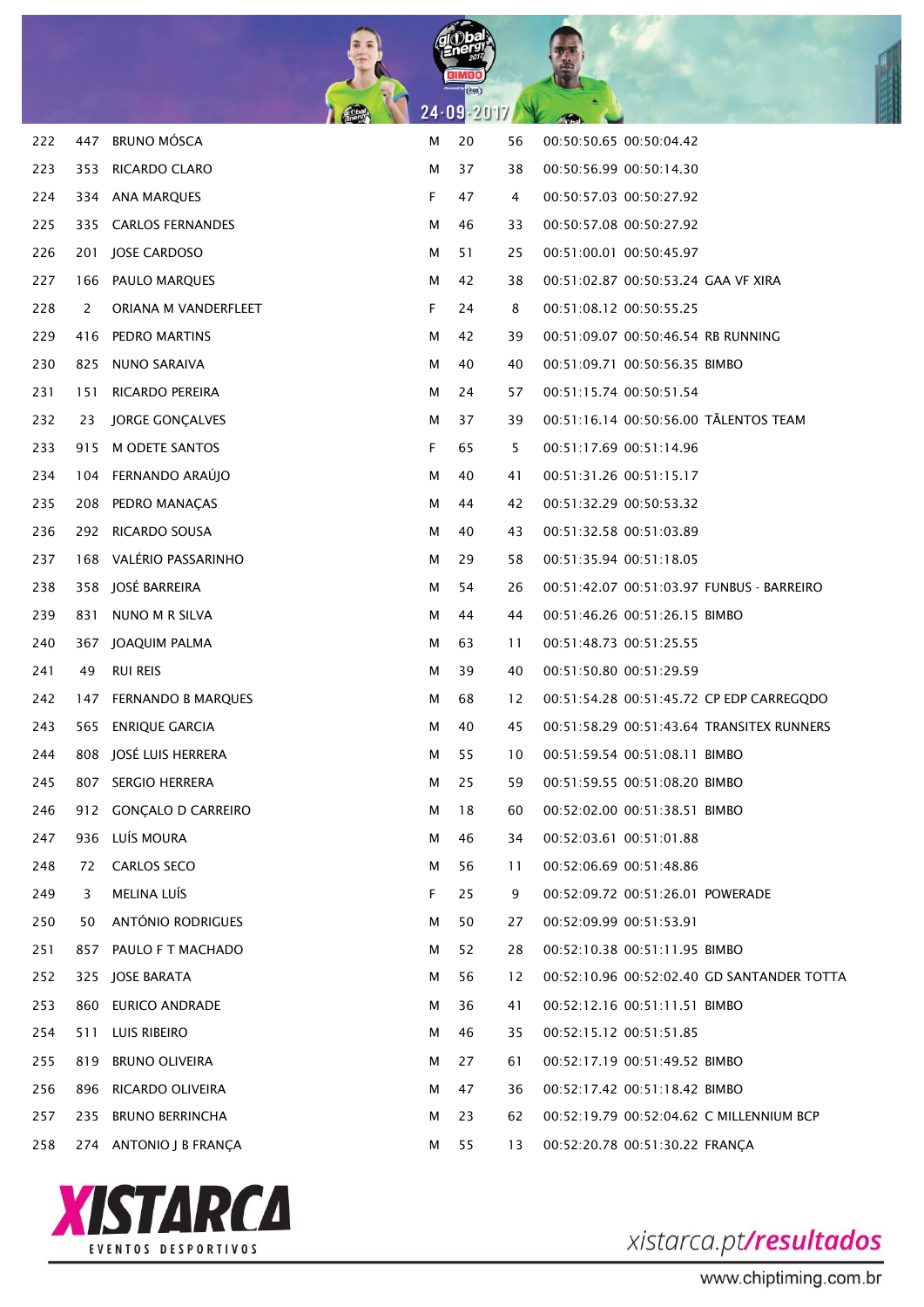

| 259 | 211 | <b>GILBERTO B PINTO</b> | м | 48 | 37 | 00:52:20.93 00:51:29.91                       |
|-----|-----|-------------------------|---|----|----|-----------------------------------------------|
| 260 | 119 | ALEXANDRA SILVA         | F | 41 | 8  | 00:52:23.47 00:51:56.50 BRRNIGHTRUNNERS       |
| 261 | 264 | MIGUEL PEREIRA          | м | 42 | 46 | 00:52:23.51 00:51:54.03 IMASAMS               |
| 262 | 285 | ANTONIO M F CAETANO     | м | 46 | 38 | 00:52:26.12 00:51:53.71                       |
| 263 | 51  | <b>FABIANO FERREIRA</b> | м | 37 | 42 | 00:52:27.75 00:51:51.10 BENFICA EM FORMA      |
| 264 | 308 | PEDRO M PINTO           | м | 21 | 63 | 00:52:30.71 00:51:59.62                       |
| 265 | 290 | MIGUEL GAMA             | м | 49 | 39 | 00:52:31.80 00:52:02.07                       |
| 266 | 271 | PAULA SILVA             | F | 43 | 9  | 00:52:33.72 00:52:21.53 SC REBOLEIRA E DAMAIA |
| 267 | 97  | SONIA DANTAS            | F | 38 | 10 | 00:52:41.11 00:52:32.20                       |
| 268 |     | 108 ANTÓNIO J VARELA    | м | 51 | 29 | 00:52:42.32 00:52:28.87                       |
| 269 |     | 360 HÉLDER PALMA        | м | 41 | 47 | 00:52:42.72 00:52:10.29 BRRNIGHTRUNNERS       |
| 270 |     | 372 FRANCISCO O MARTINS | м | 31 | 64 | 00:52:43.76 00:52:24.27                       |
| 271 | 777 | <b>ROSA FREITAS</b>     | F | 52 | 6  | 00:52:43.84 00:52:25.78 BIMBO                 |
| 272 | 373 | <b>ORLANDO NUNES</b>    | м | 39 | 43 | 00:52:43.86 00:52:24.31                       |
| 273 | 283 | RAUL MOITA              | м | 61 | 13 | 00:52:47.08 00:52:30.66                       |
| 274 | 199 | ALFREDO NOTÁRIO         | м | 47 | 40 | 00:52:48.18 00:51:55.66                       |
| 275 |     | 823 HUGO J E L CARDOSO  | м | 54 | 30 | 00:52:50.14 00:52:27.44 BIMBO                 |
| 276 | 202 | <b>MARCO GONCALVES</b>  | м | 34 | 65 | 00:52:51.34 00:52:19.16 YMAA PORTUGAL         |
| 277 | 520 | Mª DEUS A PALMA         | F | 60 | 7  | 00:52:53.55 00:52:34.91                       |
| 278 | 86  | NUNO CORREIA            | м | 45 | 41 | 00:52:53.95 00:52:28.17                       |
| 279 | 209 | PAULO MANAÇAS           | м | 46 | 42 | 00:52:56.65 00:52:18.21                       |
| 280 | 93  | <b>MARIA LEMOS</b>      | F | 50 | 8  | 00:52:59.97 00:52:44.75                       |
| 281 | 801 | Mª JOÃO L S PEDRO       | F | 38 | 11 | 00:53:09.14 00:52:44.57 BIMBO                 |
| 282 | 273 | <b>TIAGO SANTOS</b>     | м | 21 | 66 | 00:53:09.51 00:52:26.40                       |
| 283 |     | 138 PAULO MISSAS        | м | 33 | 67 | 00:53:09.70 00:52:42.98 PAPA MILHAS DE AV     |
| 284 |     | 890 WILSON M COSTA      | м | 31 | 68 | 00:53:14.76 00:52:22.11 BIMBO                 |
| 285 |     | 897 ANTÓNIO MANEIGA     | м | 42 | 48 | 00:53:15.69 00:52:18.70 BIMBO                 |
| 286 | 181 | DINA VIDINHA            | F | 40 | 12 | 00:53:17.58 00:53:08.53 CORRIDAS & COMIDAS    |
| 287 |     | 245 CLAUDIA BICO        | F | 37 | 13 | 00:53:17.83 00:53:06.70 CCDP MUN CASCAIS      |
| 288 |     | 366 LUÍS FIGUEIREDO     | м | 55 | 14 | 00:53:24.66 00:52:44.38                       |
| 289 |     | 949 GABRIEL RAMOS       | м | 21 | 69 | 00:53:26.61 00:53:12.69 BIMBO                 |
| 290 |     | 337 JORGE CAMPOS        | м | 43 | 49 | 00:53:32.22 00:50:21.47                       |
| 291 |     | 850 RUI ZUMBA           | м | 41 | 50 | 00:53:35.84 00:53:32.03 BIMBO                 |
| 292 |     | 853 JOÃO E DUARTE       | м | 49 | 43 | 00:53:45.05 00:53:38.00 BIMBO                 |
| 293 |     | 832 AURÉLIO G GOMES     | м | 58 | 15 | 00:53:51.14 00:53:22.07 BIMBO                 |
| 294 | 419 | <b>MARCO HENRIQUES</b>  | м | 43 | 51 | 00:53:52.31 00:53:52.31 RB RUNNING            |
| 295 |     | 355 FRANCISCO PIRES     | м | 43 | 52 | 00:53:59.37 00:53:21.59 FUNBUS - BARREIRO     |

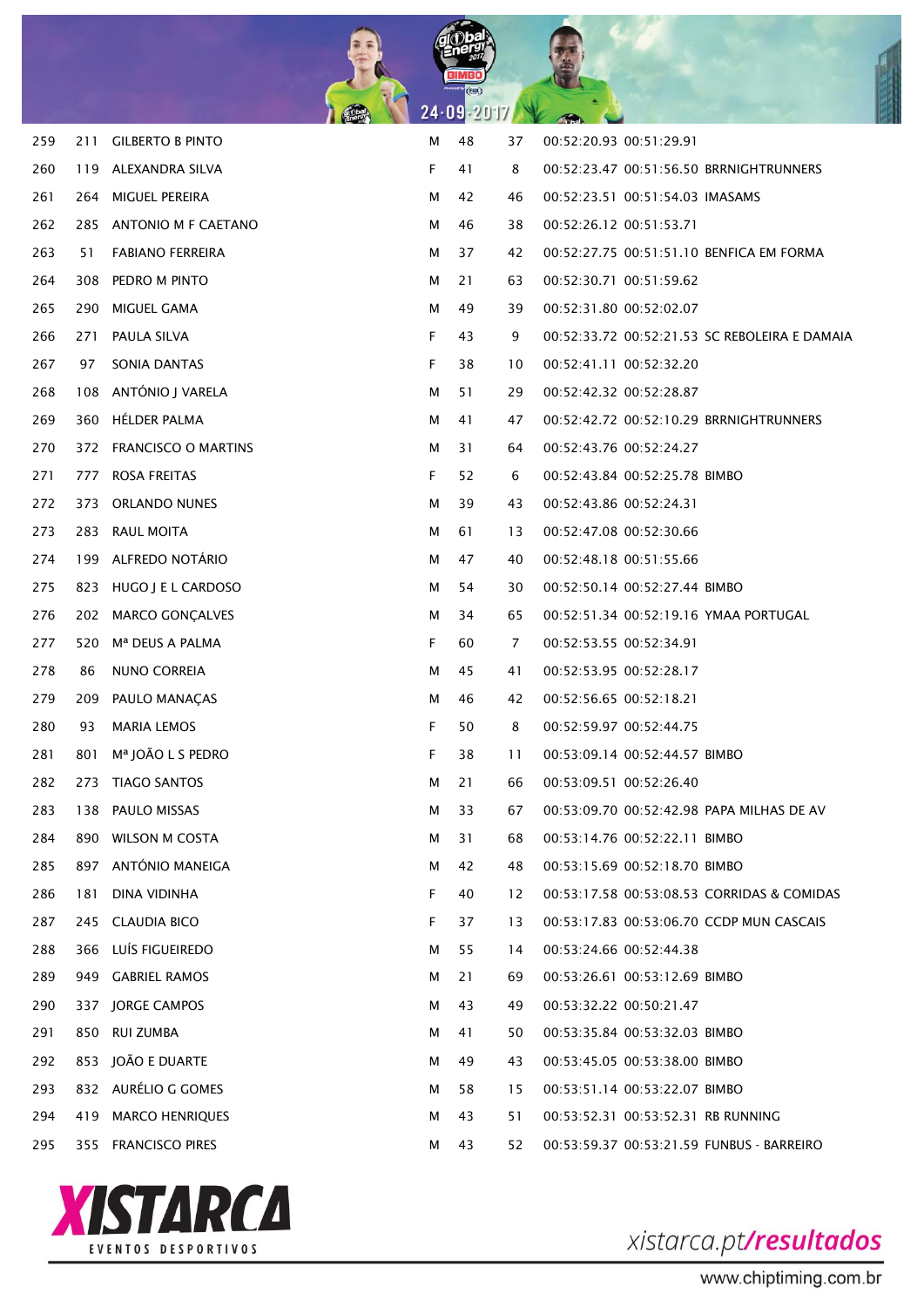

| 296 | 424 | <b>TIAGO ROSA</b>        | М | 31 | 70 | 00:53:59.84 00:53:18.04                    |
|-----|-----|--------------------------|---|----|----|--------------------------------------------|
| 297 | 233 | <b>NUNO MARIZ</b>        | М | 44 | 53 | 00:54:02.38 00:53:12.61 C MILLENNIUM BCP   |
| 298 |     | 356 JOÃO NIZA            | м | 48 | 44 | 00:54:02.88 00:53:24.60 FUNBUS - BARREIRO  |
| 299 | 357 | NUNO CARVALHO            | м | 44 | 54 | 00:54:03.11 00:53:23.01 FUNBUS - BARREIRO  |
| 300 | 813 | LUIS M V PALMA           | м | 43 | 55 | 00:54:04.44 00:53:39.16 BIMBO              |
| 301 | 494 | MOISÉS R PLAZA           | м | 38 | 44 | 00:54:05.38 00:53:16.26                    |
| 302 | 109 | <b>TITO NASCIMENTO</b>   | м | 37 | 45 | 00:54:06.04 00:49:22.42                    |
| 303 | 784 | JOÃO MALHA               | М | 37 | 46 | 00:54:08.56 00:53:29.64 BIMBO              |
| 304 |     | 215 ALBERTO MONTEIRO     | м | 45 | 45 | 00:54:09.16 00:53:59.05 CORRIDAS & COMIDAS |
| 305 | 417 | <b>SUSANA VICENTE</b>    | F | 38 | 14 | 00:54:09.78 00:53:47.24 RB RUNNING         |
| 306 | 490 | LUÍS LOURENÇO            | м | 29 | 71 | 00:54:10.47 00:53:22.76                    |
| 307 | 197 | RÓMULO ESTEVES           | м | 31 | 72 | 00:54:11.96 00:53:28.08                    |
| 308 | 501 | PAULO J ALMEIDA          | м | 43 | 56 | 00:54:12.23 00:53:56.04                    |
| 309 | 320 | <b>TIAGO CANHOTO</b>     | м | 46 | 46 | 00:54:18.95 00:53:53.73 GD SANTANDER TOTTA |
| 310 |     | 222 LUIS PROENÇA         | м | 47 | 47 | 00:54:22.21 00:53:50.88                    |
| 311 | 802 | MANUEL J J TEIXEIRA      | м | 56 | 16 | 00:54:23.26 00:54:20.68 BIMBO              |
| 312 | 405 | JOÃO SOUSA               | м | 28 | 73 | 00:54:26.14 00:54:17.68 A NATUREZA ENSINA  |
| 313 | 404 | <b>MAFALDA MARTINS</b>   | F | 28 | 10 | 00:54:26.44 00:54:19.17 A NATUREZA ENSINA  |
| 314 | 927 | EDGAR LOBO               | м | 36 | 47 | 00:54:28.10 00:53:25.73                    |
| 315 | 333 | RICARDO M G OLIVEIRA     | м | 34 | 74 | 00:54:30.33 00:54:12.72                    |
| 316 | 161 | ANDRÉ C RAMOS            | м | 36 | 48 | 00:54:31.42 00:53:33.67                    |
| 317 | 814 | DAVID J P SILVA          | м | 21 | 75 | 00:54:42.76 00:53:59.46 BIMBO              |
| 318 | 841 | <b>RICARDO CORREIA</b>   | м | 39 | 49 | 00:54:44.09 00:53:57.70 BIMBO              |
| 319 | 524 | JOAO FONTES              | м | 38 | 50 | 00:54:44.27 00:53:57.86 SS CGD             |
| 320 |     | 799 LUCAS BALCELLS       | м | 32 | 76 | 00:54:45.57 00:54:01.24 BIMBO              |
| 321 |     | 920 ANTÓNIO DA CUNHA     | М | 48 | 48 | 00:54:50.41 00:54:35.28                    |
| 322 | 37  | RICARDO J DENGUE         | м | 39 | 51 | 00:54:55.53 00:54:04.78                    |
| 323 | 797 | <b>FRANCISCO O COMAS</b> | м | 33 | 77 | 00:55:06.27 00:54:12.00 BIMBO              |
| 324 |     | 392 LINDA SILVA          | F | 50 | 9  | 00:55:08.55 00:55:02.09 A NATUREZA ENSINA  |
| 325 | 142 | MIGUEL VENTURA           | м | 37 | 52 | 00:55:13.41 00:54:46.61 PAPA MILHAS DE AV  |
| 326 |     | 472 HENRIQUE CHAPARRO    | м | 33 | 78 | 00:55:15.90 00:55:09.58                    |
| 327 | 375 | SERGIO M C RAMALHO       | м | 36 | 53 | 00:55:19.39 00:54:30.46                    |
| 328 | 191 | LUIS ROMANEIRO           | м | 57 | 17 | 00:55:29.08 00:55:17.56 CORRIDAS & COMIDAS |
| 329 | 785 | <b>MARCO CASTRO</b>      | м | 40 | 57 | 00:55:29.99 00:55:08.69 BIMBO              |
| 330 | 557 | PATRICK CARVALHO         | м | 47 | 49 | 00:55:30.42 00:55:08.72 BIMBO              |
| 331 | 60  | DANIEL M OLIVEIRA        | м | 27 | 79 | 00:55:31.22 00:55:18.30 NO ROLLBACK        |
| 332 |     | 774 PAULO MORAIS         | м | 46 | 50 | 00:55:33.56 00:55:33.56                    |

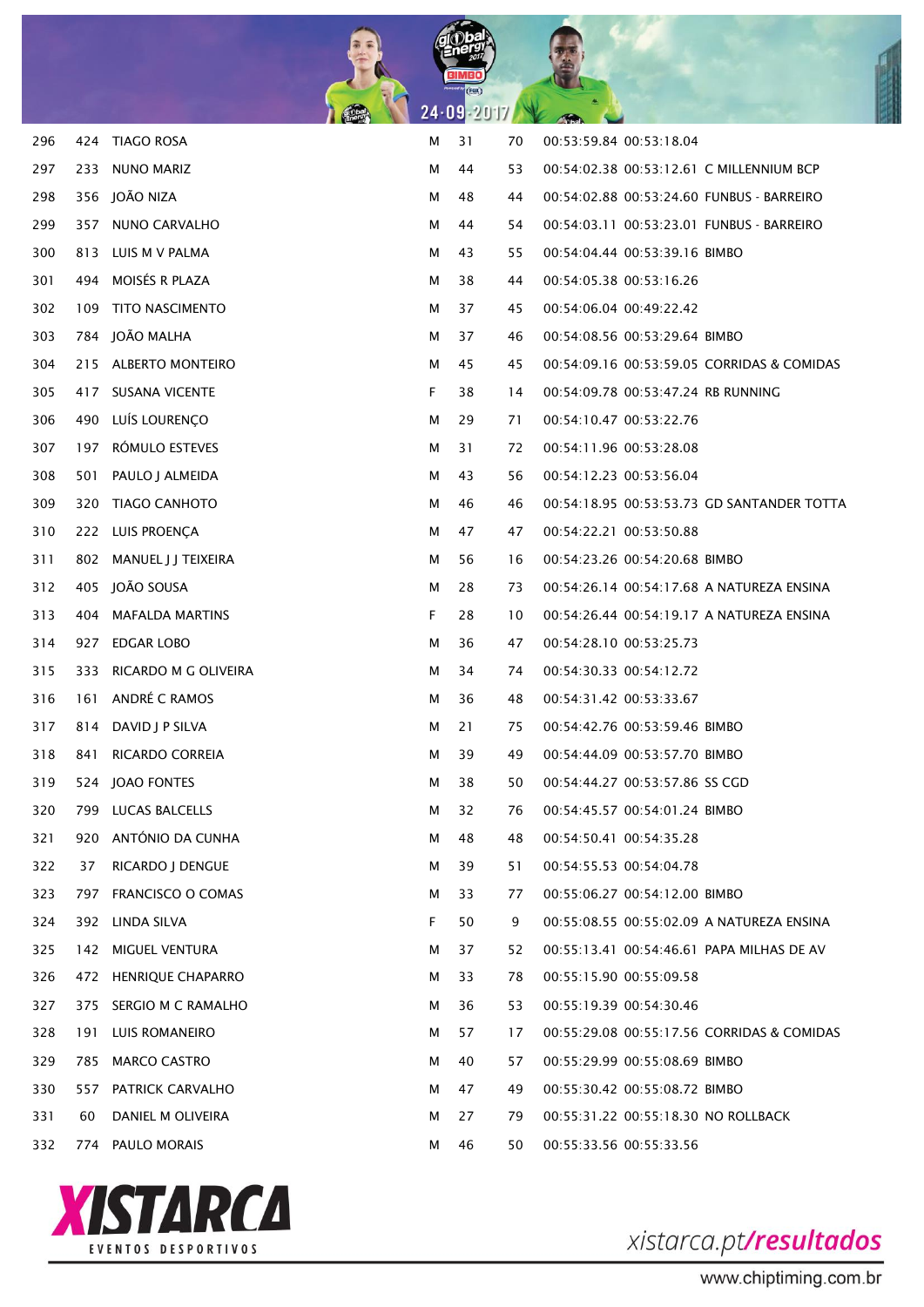

| 333 | 809 | <b>FRANCISCO MARCOS</b>  | м | 19 | 80 | 00:55:35.35 00:54:34.63 BIMBO             |
|-----|-----|--------------------------|---|----|----|-------------------------------------------|
| 334 |     | 537 CARLA A M FERNANDES  | F | 28 | 11 | 00:55:36.98 00:55:09.20 AMINHACORRIDA.COM |
| 335 |     | 195 LUISA SANTOS         | F | 37 | 15 | 00:55:37.34 00:55:09.79                   |
| 336 |     | 543 JORGE DIAS           | м | 50 | 31 | 00:55:39.09 00:55:35.27                   |
| 337 | 448 | ANTÓNIO M S JORGE        | м | 64 | 14 | 00:55:42.25 00:55:00.97                   |
| 338 | 398 | RICARDO SARMENTO         | м | 33 | 81 | 00:55:43.32 00:55:31.49 A NATUREZA ENSINA |
| 339 | 787 | <b>FRANCISCO MELO</b>    | м | 34 | 82 | 00:55:50.01 00:54:53.31 BIMBO             |
| 340 |     | 500 SARA PEREIRA         | F | 33 | 12 | 00:55:55.25 00:55:22.47 YMAA PORTUGAL     |
| 341 |     | 517 FILIPE GRACA         | м | 27 | 83 | 00:55:57.54 00:55:04.02 RIT               |
| 342 | 26  | <b>MARCO T BASTOS</b>    | м | 43 | 58 | 00:56:00.83 00:55:40.24                   |
| 343 | 96  | JOAO MARQUES             | м | 40 | 59 | 00:56:01.57 00:55:52.70                   |
| 344 | 941 | NUNO FERREIRA            | м | 47 | 51 | 00:56:01.82 00:55:27.88                   |
| 345 |     | 354 CARLOS M P CABRAL    | м | 40 | 60 | 00:56:02.18 00:55:34.35 BRRNIGHTRUNNERS   |
| 346 | 341 | MIGUEL A S CARTÓ         | м | 36 | 54 | 00:56:03.60 00:55:15.47                   |
| 347 | 516 | RICARDO GARVÃO           | м | 33 | 84 | 00:56:04.64 00:55:11.56 RIT               |
| 348 | 237 | PAULO MARIZ              | м | 49 | 52 | 00:56:04.77 00:55:13.09 C MILLENNIUM BCP  |
| 349 | 781 | JOSÉ SANTOS              | м | 42 | 61 | 00:56:08.84 00:56:01.87 BIMBO             |
| 350 |     | 343 SEZINANDA GUERREIRO  | F | 36 | 16 | 00:56:13.00 00:56:01.74                   |
| 351 |     | 789 RICARDO M A MOREIRA  | м | 44 | 17 | 00:56:15.42 00:54:47.52 BIMBO             |
| 352 |     | 790 SONIA C T F JACINTO  | F | 41 | 62 | 00:56:15.42 00:54:48.72 BIMBO             |
| 353 | 69  | SARA C SILVA             | м | 39 | 55 | 00:56:23.48 00:56:03.14                   |
| 354 |     | 164 ACIDÁLIO FIGUEIREDO  | м | 62 | 15 | 00:56:26.98 00:56:15.83                   |
| 355 |     | 444 NUNO F M S N DIAS    | м | 33 | 85 | 00:56:32.65 00:56:09.76                   |
| 356 |     | 450 JOÃO P C LÁZARO      | м | 33 | 86 | 00:56:33.00 00:56:09.90                   |
| 357 |     | 523 PASCAL VINARNIC      | м | 55 | 18 | 00:56:33.54 00:56:24.81                   |
| 358 |     | 295 SÉRGIO RODRIGUES     | м | 43 | 63 | 00:56:39.59 00:56:34.19                   |
| 359 | 863 | <b>EDGAR S BATISTA</b>   | м | 29 | 87 | 00:56:40.03 00:54:50.85 BIMBO             |
| 360 | 158 | JOAQUIM F C PINTO        | м | 58 | 19 | 00:56:41.54 00:55:45.60                   |
| 361 | 250 | <b>TERESA SIMOES</b>     | F | 44 | 18 | 00:56:46.17 00:56:34.12 CCDP MUN CASCAIS  |
| 362 | 852 | MARIANA J N S PIRES      | F | 26 | 13 | 00:56:51.81 00:55:54.01 BIMBO             |
| 363 | 65  | JORGE M G PIRES          | м | 62 | 16 | 00:56:54.06 00:55:58.66                   |
| 364 | 66  | <b>RUI BARROS</b>        | м | 48 | 53 | 00:57:05.11 00:56:37.95                   |
| 365 | 751 | JOÃO MORÃO               | м | 48 | 54 | 00:57:12.83 00:56:30.35 BIMBO             |
| 366 | 911 | <b>MAGDA TILLI</b>       | F | 40 | 19 | 00:57:13.09 00:56:35.51 BIMBO             |
| 367 | 39  | ELISABETE ASSUNÇÃO       | F | 47 | 10 | 00:57:14.93 00:56:52.06                   |
| 368 | 46  | <b>RICARDO RODRIGUES</b> | м | 37 | 56 | 00:57:18.74 00:56:19.91                   |
| 369 | 767 | <b>JORGE CURVELO</b>     | м | 45 | 55 | 00:57:30.18 00:57:09.43 BIMBO             |

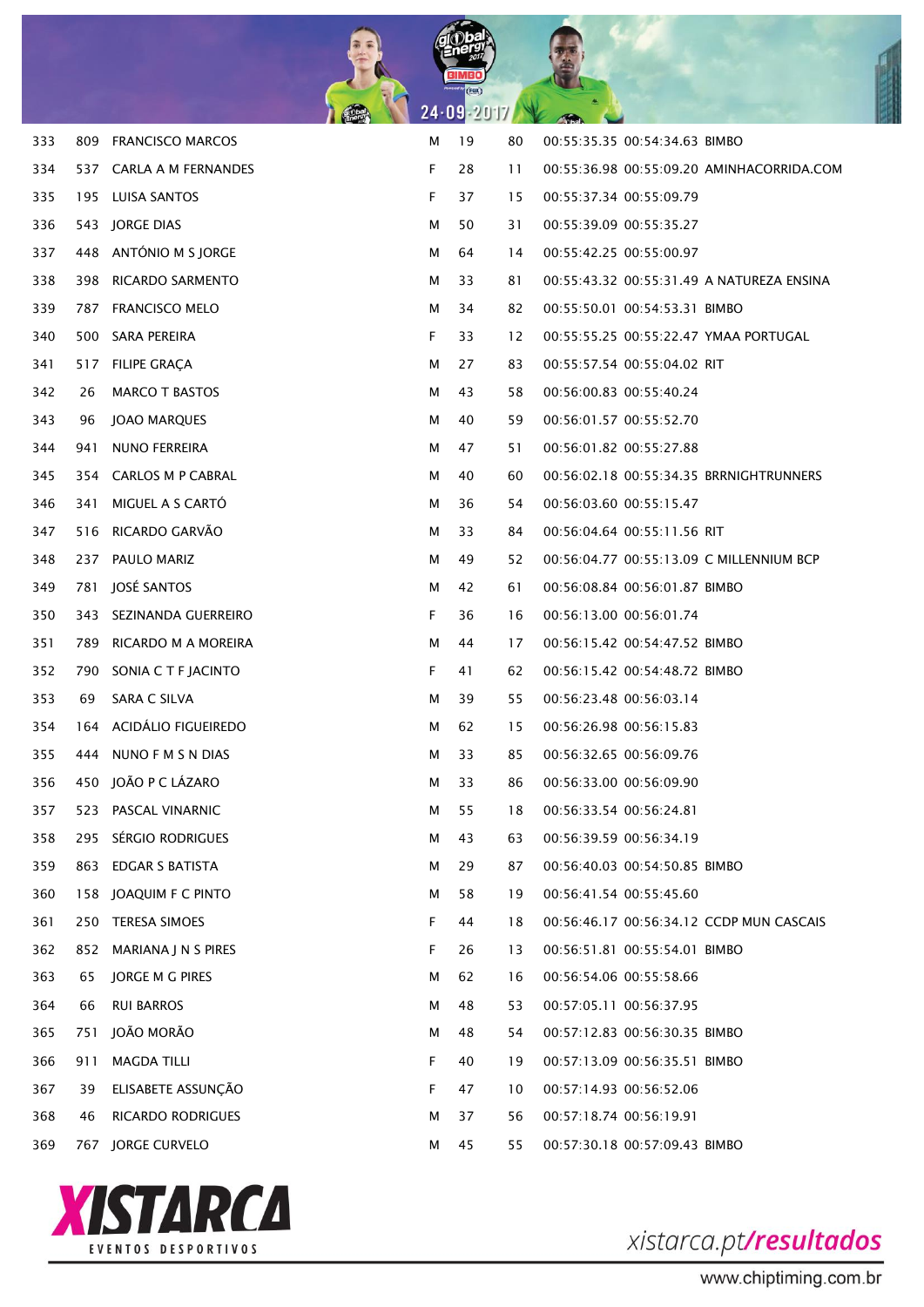

| 370 | 793 | <b>MARTA DOMINGO</b>         | F | 27 | 14 | 00:57:31.68 00:56:42.53 BIMBO              |
|-----|-----|------------------------------|---|----|----|--------------------------------------------|
| 371 | 566 | NUNO SILVA                   | м | 37 | 57 | 00:57:34.82 00:56:59.02                    |
| 372 | 85  | RITA CORREIA                 | F | 37 | 20 | 00:57:40.55 00:57:14.54                    |
| 373 | 163 | FERNANDO DINIS               | м | 35 | 58 | 00:57:41.86 00:56:46.19                    |
| 374 | 224 | NUNO MACHADO                 | м | 42 | 64 | 00:57:42.91 00:57:31.40 MACHADOS           |
| 375 |     | 845 JOÃO A M P RODRIGUES     | м | 47 | 56 | 00:57:48.67 00:57:18.10 BIMBO              |
| 376 |     | 452 DAVIF BARBOTIN           | м | 32 | 88 | 00:57:59.88 00:57:08.16 TOKANDAR           |
| 377 | 451 | MARÍLIA RIBEIRO              | F | 33 | 15 | 00:58:00.15 00:57:08.46 TOKANDAR           |
| 378 | 111 | PAULO J A CAIRES             | м | 48 | 57 | 00:58:01.03 00:57:15.07                    |
| 379 | 313 | LUIS MILHEIRO                | м | 57 | 20 | 00:58:01.56 00:57:34.94 GD SANTANDER TOTTA |
| 380 |     | 364 PAULO SERRANO            | м | 47 | 58 | 00:58:02.45 00:57:29.46                    |
| 381 |     | 352 LUÍS FELIZ               | м | 38 | 59 | 00:58:06.45 00:57:23.73                    |
| 382 |     | 160 JOÃO P G CABRITA         | м | 49 | 59 | 00:58:16.62 00:57:38.20                    |
| 383 |     | 279 FREDERICO J C APOLÓNIA   | м | 19 | 89 | 00:58:16.84 00:57:25.07                    |
| 384 |     | 881 CARLOS M S FERREIRA      | м | 32 | 90 | 00:58:17.92 00:56:44.41 BIMBO              |
| 385 |     | 368 JOSÉ EUGÉNIO             | м | 56 | 21 | 00:58:18.19 00:57:42.32                    |
| 386 |     | 120 MIGUEL CRUZ              | м | 41 | 65 | 00:58:19.14 00:57:52.33 BRRNIGHTRUNNERS    |
| 387 |     | 121 PAULO CRUZ               | м | 47 | 60 | 00:58:19.23 00:57:52.95 BRRNIGHTRUNNERS    |
| 388 | 56  | JOSE ALVES                   | м | 58 | 22 | 00:58:20.72 00:57:17.15                    |
| 389 |     | 764 HUGO BAPTISTA            | М | 44 | 66 | 00:58:27.80 00:57:32.42 BIMBO              |
| 390 |     | 498 JOSE FERNANDES           | м | 64 | 17 | 00:58:42.87 00:58:26.53                    |
| 391 |     | 132 JORGE PAULINO            | М | 61 | 18 | 00:58:46.05 00:58:36.44 CD MAFRA           |
| 392 |     | 436 RITA FACHADAS            | F | 23 | 16 | 00:58:46.19 00:58:40.57 A NATUREZA ENSINA  |
| 393 |     | 460 ADELAIDE SCALPELLI       | F | 51 | 11 | 00:58:46.41 00:58:33.45                    |
| 394 | 68  | NUNO CORTÊS                  | М | 40 | 67 | 00:58:49.59 00:58:15.80                    |
| 395 |     | 893 ALEKSANDRA M S DAMYANOVA | F | 32 | 17 | 00:58:50.39 00:58:35.16 BIMBO              |
| 396 | 280 | NUNO OLIVEIRA                | М | 39 | 60 | 00:58:57.23 00:58:13.48                    |
| 397 |     | 428 PAULO GUIMARÃES          | М | 40 | 68 | 00:58:57.73 00:58:48.00 PACERS             |
| 398 |     | 315 CARINA VEIGA             | F | 32 | 18 | 00:59:07.33 00:58:19.30 GD SANTANDER TOTTA |
| 399 |     | 397 VÂNIA MUGE               | F | 30 | 19 | 00:59:08.45 00:58:59.20 A NATUREZA ENSINA  |
| 400 |     | 942 NUNO PIRES               | М | 32 | 91 | 00:59:10.03 00:53:32.60                    |
| 401 | 216 | HIRONDINA A S SIMÕES         | F | 55 | 12 | 00:59:15.46 00:58:57.01                    |
| 402 |     | 844 JOÃO P M ANTÓNIO         | М | 25 | 92 | 00:59:18.35 00:58:48.78 BIMBO              |
| 403 |     | 144 RUI MELÃO                | м | 53 | 32 | 00:59:19.33 00:58:31.06                    |
| 404 | 551 | MARIANA D'ALMEIDA            | F | 21 | 20 | 00:59:20.05 00:59:10.30                    |
| 405 | 531 | ANTÓNIO SILVA                | м | 22 | 93 | 00:59:20.48 00:59:10.49                    |
| 406 | 219 | PAULO FERREIRA               | М | 44 | 69 | 00:59:25.62 00:58:31.43 TEAM DSTP          |

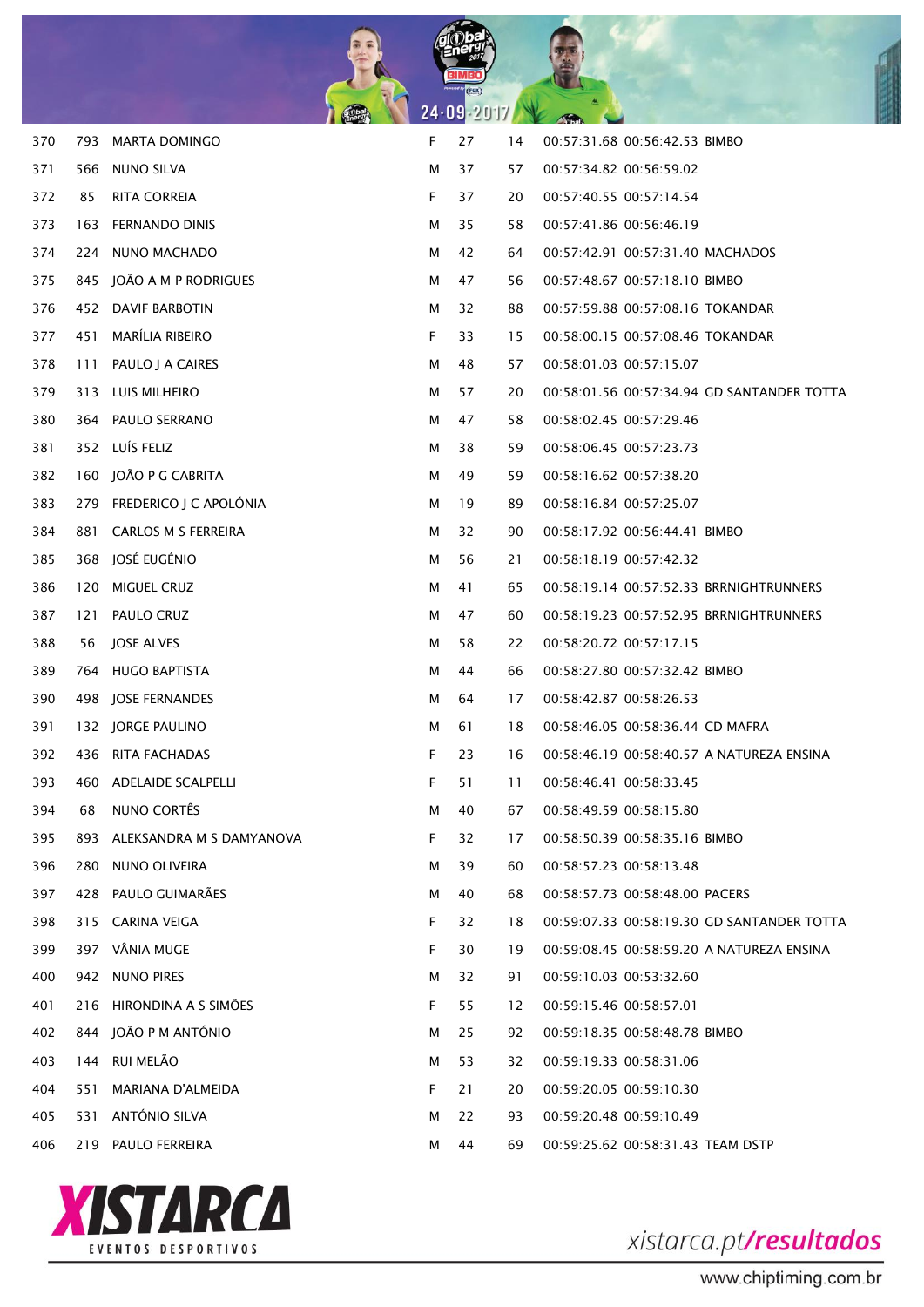

| 407 |     | 220 ANDRÉ CARTAXO              | м  | 27 | 94  | 00:59:26.01 00:58:31.42 TEAM DSTP               |
|-----|-----|--------------------------------|----|----|-----|-------------------------------------------------|
| 408 | 137 | RUI BOGALHO                    | м  | 46 | 61  | 00:59:26.75 00:58:51.33 CBTEAM                  |
| 409 |     | 136 MAGDA CARVALHO             | F  | 43 | 21  | 00:59:26.87 00:58:51.78 CBTEAM                  |
| 410 |     | 483 CARLA SILVA                | F  | 45 | 13  | 00:59:45.02 00:59:15.69 IMASAMS                 |
| 411 |     | 938 MARIA DA CUNHA             | F  | 45 | 14  | 00:59:45.56 00:59:31.24                         |
| 412 |     | 322 CARLOS TEIXEIRA            | м  | 45 | 62  | 00:59:46.82 00:59:20.64 GD SANTANDER TOTTA      |
| 413 |     | 492 CARLA M B CORREIA          | F  | 42 | 22  | 00:59:47.17 00:59:20.59 BRRNIGHTRUNNERS         |
| 414 |     | 422 DAVID ALMEIDA              | м  | 36 | 23  | 00:59:47.24 00:59:23.62                         |
| 415 |     | 321 LARA VELOSO                | F. | 42 | 61  | 00:59:47.24 00:59:21.56 GD SANTANDER TOTTA      |
| 416 |     | 113 SAMUEL F TRANCOSO          | м  | 47 | 63  | 00:59:48.73 00:59:48.73 BRRNIGHTRUNNERS         |
| 417 | 74  | TERESA ROCHA                   | F. | 47 | 15  | 00:59:50.02 00:59:39.62                         |
| 418 | 361 | <b>HUGO LOPES</b>              | м  | 40 | 70  | 00:59:53.71 00:59:22.03 BRRNIGHTRUNNERS         |
| 419 |     | 794 IGNACIO A PENA             | м  | 30 | 95  | 01:00:02.87 00:59:13.58 BIMBO                   |
| 420 |     | 169 SOFIA A LIMA               | F  | 43 | 24  | 01:00:05.81 00:59:33.03 YMAA PORTUGAL           |
| 421 |     | 307 CARLOS A T MOURAO          | м  | 46 | 64  | 01:00:05.87 00:59:27.88                         |
| 422 |     | 518 FLAVIA PENAN               | F  | 30 | 21  | 01:00:07.32 00:59:39.55 BRRNIGHTRUNNERS         |
| 423 |     | 112 SOFIA AMBRIOSO             | F  | 40 | 25  | 01:00:07.89 00:59:40.53 BRRNIGHTRUNNERS         |
| 424 |     | 465 SÃO MARQUES                | F  | 48 | 16  | 01:00:16.21 00:59:35.20 ESPECIAIS DE CORRIDA    |
| 425 |     | 934 JOÃO SANTOS                | м  | 30 | 96  | 01:00:18.35 00:57:31.81                         |
| 426 |     | 909 TIAGO A M CARDOSO          | м  | 32 | 97  | 01:00:19.65 00:59:51.82 BIMBO                   |
| 427 |     | 263 MARGARIDA CARDOSO          | F. | 44 | 26  | 01:00:21.14 00:59:51.97 IMASAMS                 |
| 428 |     | 552 ANDREA MARTIM              | F  | 27 | 22  | 01:00:21.79 00:59:42.72                         |
| 429 |     | 919 ANDRÉ RODRIGUES            | м  | 28 | 98  | 01:00:27.39 00:57:42.51                         |
| 430 |     | 922 CARLOS MALVAREZ            | м  | 30 | 99  | 01:00:27.45 00:57:43.52                         |
| 431 |     | 442 SONIA GODINHO              | F. | 42 | 27  | 01:00:27.87 00:59:47.41 JOBRINDE MONTES SALOIOS |
| 432 | 443 | <b>CRISTINA M T FIGUEIRA</b>   | F  | 40 | 28  | 01:00:27.96 00:59:47.85                         |
| 433 | 527 | PEDRO C MATELA                 | М  | 30 | 100 | 01:00:28.25 00:57:42.06                         |
| 434 |     | 948 TERESA MORAIS              | F  | 42 | 29  | 01:00:33.28 01:00:19.38                         |
| 435 | 947 | TERESA FALCÃO                  | F  | 45 | 17  | 01:00:33.38 01:00:19.48                         |
| 436 | 304 | <b>RICARDO FONSECA</b>         | м  | 41 | 71  | 01:00:36.70 01:00:15.79 CP IVA                  |
| 437 |     | 570 TIAGO FRANCISCO            | м  | 28 | 101 | 01:00:43.34 01:00:43.34                         |
| 438 | 318 | <b>MARIO R COSTA</b>           | м  | 41 | 72  | 01:00:46.99 01:00:21.62 GD SANTANDER TOTTA      |
| 439 | 118 | ELISABETE RODRIGUES            | F  | 37 | 30  | 01:00:49.97 01:00:42.18                         |
| 440 |     | 229 VANESSA BAPTISTA           | F  | 36 | 31  | 01:00:52.45 01:00:33.24 C MILLENNIUM BCP        |
| 441 | 78  | <b>DIOGO GERALDES</b>          | м  | 30 | 102 | 01:01:01.02 00:59:59.14                         |
| 442 | 94  | M <sup>a</sup> ALBERTA ESTEVES | F  | 52 | 18  | 01:01:14.90 00:55:52.99 BRRNIGHTRUNNERS         |
| 443 |     | 330 LUCIO SILVA                | м  | 51 | 33  | 01:01:15.28 01:00:48.93 GD SANTANDER TOTTA      |
|     |     |                                |    |    |     |                                                 |

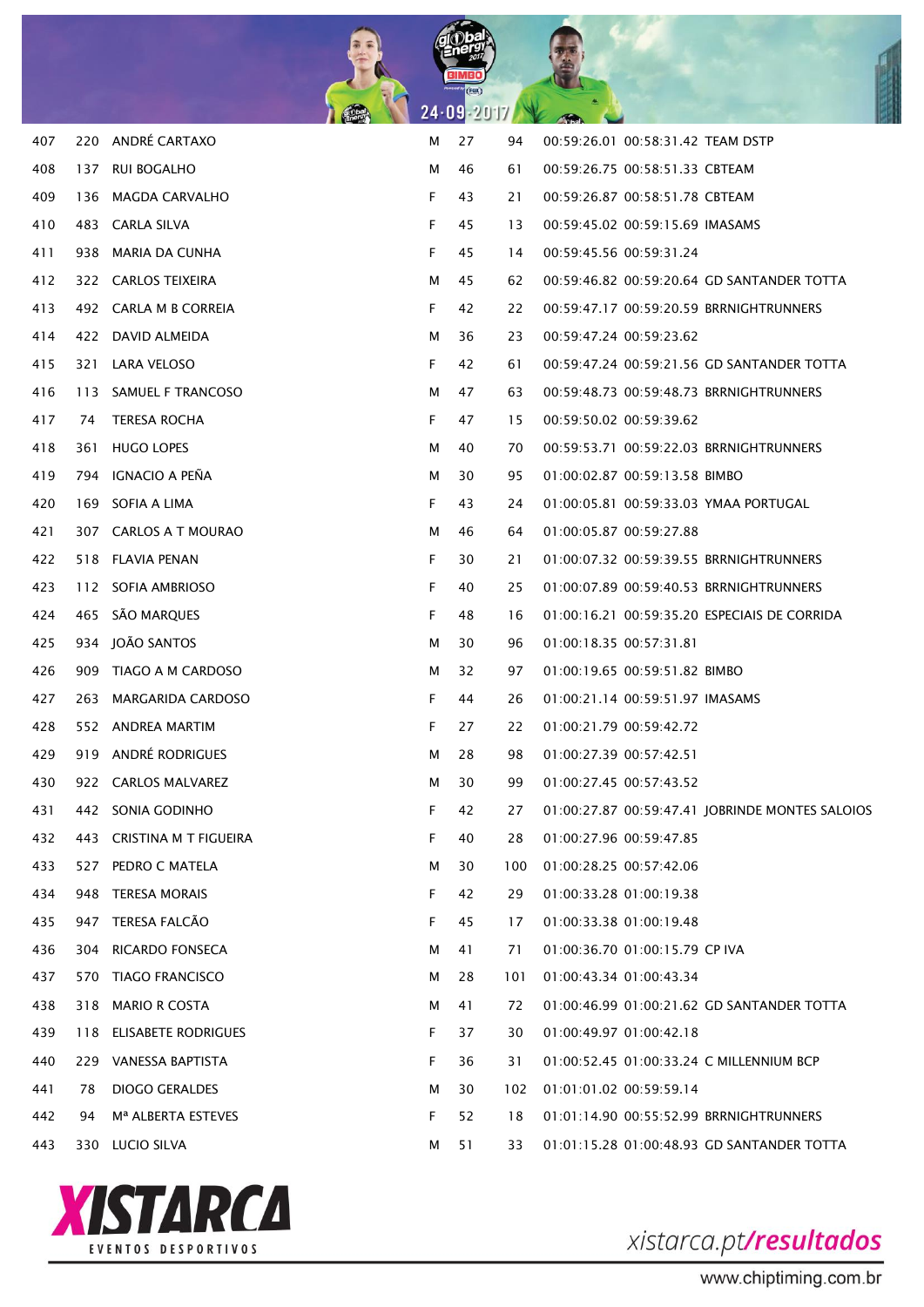

| 444 | 466 | SANDRA P OLIVEIRA       | F | 42 | 32  | 01:01:19.98 01:00:59.96                    |
|-----|-----|-------------------------|---|----|-----|--------------------------------------------|
| 445 | 509 | DIOGO M S S CORREIA     | м | 38 | 62  | 01:01:20.19 01:00:43.99                    |
| 446 | 888 | TIAGO E P SANTOS        | м | 31 | 103 | 01:01:22.12 01:00:29.68 BIMBO              |
| 447 | 193 | <b>MARIA MARTINS</b>    | F | 58 | 19  | 01:01:24.39 01:00:56.41                    |
| 448 | 446 | Mª JOÃO ANJOS           | F | 45 | 20  | 01:01:25.97 01:00:35.75                    |
| 449 | 445 | PATRÍCIA POSSIDÓNIO     | F | 35 | 33  | 01:01:37.77 01:00:47.94                    |
| 450 |     | 432 PAULO ALVES         | м | 58 | 23  | 01:01:40.70 01:01:08.58 ESTONADOS          |
| 451 |     | 882 SILVIA C N MARCAL   | F | 35 | 34  | 01:01:47.47 01:00:15.64 BIMBO              |
| 452 |     | 753 ANABELA SALAZAR     | F | 45 | 21  | 01:01:53.10 01:01:34.05 BIMBO              |
| 453 | 827 | MARTA R SÁ              | F | 35 | 35  | 01:01:59.51 01:01:42.00 BIMBO              |
| 454 | 899 | LINA LEITE              | F | 30 | 23  | 01:02:00.65 01:01:39.40 DECATHLON          |
| 455 |     | 837 LUIS LOUREIRO       | м | 35 | 63  | 01:02:05.47 01:01:20.54 BIMBO              |
| 456 | 228 | ANA MARQUES             | F | 57 | 22  | 01:02:07.50 01:01:17.98 C MILLENNIUM BCP   |
| 457 | 889 | SUSANA S BARREIRA       | F | 29 | 24  | 01:02:21.78 01:01:29.52 BIMBO              |
| 458 | 756 | <b>BERNARDO MOREIRA</b> | м | 30 | 104 | 01:02:22.70 00:57:34.49 BIMBO              |
| 459 | 110 | JOSÉ MOREIRA            | м | 27 | 105 | 01:02:27.41 01:02:22.25                    |
| 460 | 796 | TERESA IÑIGUEZ          | F | 30 | 25  | 01:02:32.63 01:01:37.71 BIMBO              |
| 461 | 908 | JOSÉ M B PESTANA        | м | 32 | 106 | 01:02:34.11 01:02:04.76 BIMBO              |
| 462 | 316 | TIAGO VEIGA             | м | 32 | 107 | 01:02:35.84 01:01:47.78 GD SANTANDER TOTTA |
| 463 |     | 815 ALBANO J A SILVA    | м | 49 | 65  | 01:02:41.89 01:01:57.88 BIMBO              |
| 464 | 359 | NUNO VAZ                | м | 45 | 66  | 01:02:48.62 01:02:13.16 REFEREE TEAM       |
| 465 | 298 | <b>CARLA MOTA</b>       | F | 43 | 36  | 01:02:56.66 01:02:31.20                    |
| 466 | 172 | NUNO TERRAQUENTE        | M | 45 | 67  | 01:02:58.02 01:02:14.48                    |
| 467 | 171 | JOÃO CARDOSO            | м | 43 | 73  | 01:02:58.11 01:02:16.61                    |
| 468 |     | 319 SUSANA GUERREIRO    | F | 41 | 37  | 01:03:05.65 01:02:40.99 GD SANTANDER TOTTA |
| 469 | 856 | PAULO F T MACHADO       | М | 52 | 34  | 01:03:07.55 00:58:23.96 BIMBO              |
| 470 | 32  | <b>CARINA AMARO</b>     | F | 26 | 26  | 01:03:08.07 01:02:31.46                    |
| 471 | 18  | <b>ALBERTO LIXA</b>     | М | 55 | 24  | 01:03:14.55 01:03:03.79                    |
| 472 | 538 | <b>MARIO BOTELHO</b>    | M | 39 | 64  | 01:03:26.82 01:02:50.31                    |
| 473 | 382 | <b>JORGE CEREJEIRA</b>  | М | 50 | 35  | 01:03:30.11 01:02:41.22                    |
| 474 | 260 | JOAQUIM E R ORTIZ       | M | 68 | 19  | 01:03:33.19 01:03:00.52                    |
| 475 | 20  | CLÁUDIA PIMENTEL        | F | 29 | 27  | 01:03:41.52 01:02:42.10                    |
| 476 | 425 | NUNO MOLERO             | M | 35 | 65  | 01:03:47.56 01:03:45.75                    |
| 477 | 886 | PAULO H H FARIA         | M | 49 | 68  | 01:03:49.61 01:02:55.84 BIMBO              |
| 478 | 926 | <b>CLAUDIA G COSTA</b>  | F | 47 | 23  | 01:03:59.04 01:03:34.71                    |
| 479 | 499 | JOANA S J RODRIGUES     | F | 35 | 38  | 01:04:13.35 01:03:54.67                    |
| 480 |     | 240 ANTONIO M HENRIQUES | М | 59 | 25  | 01:04:15.71 01:03:25.99                    |
|     |     |                         |   |    |     |                                            |

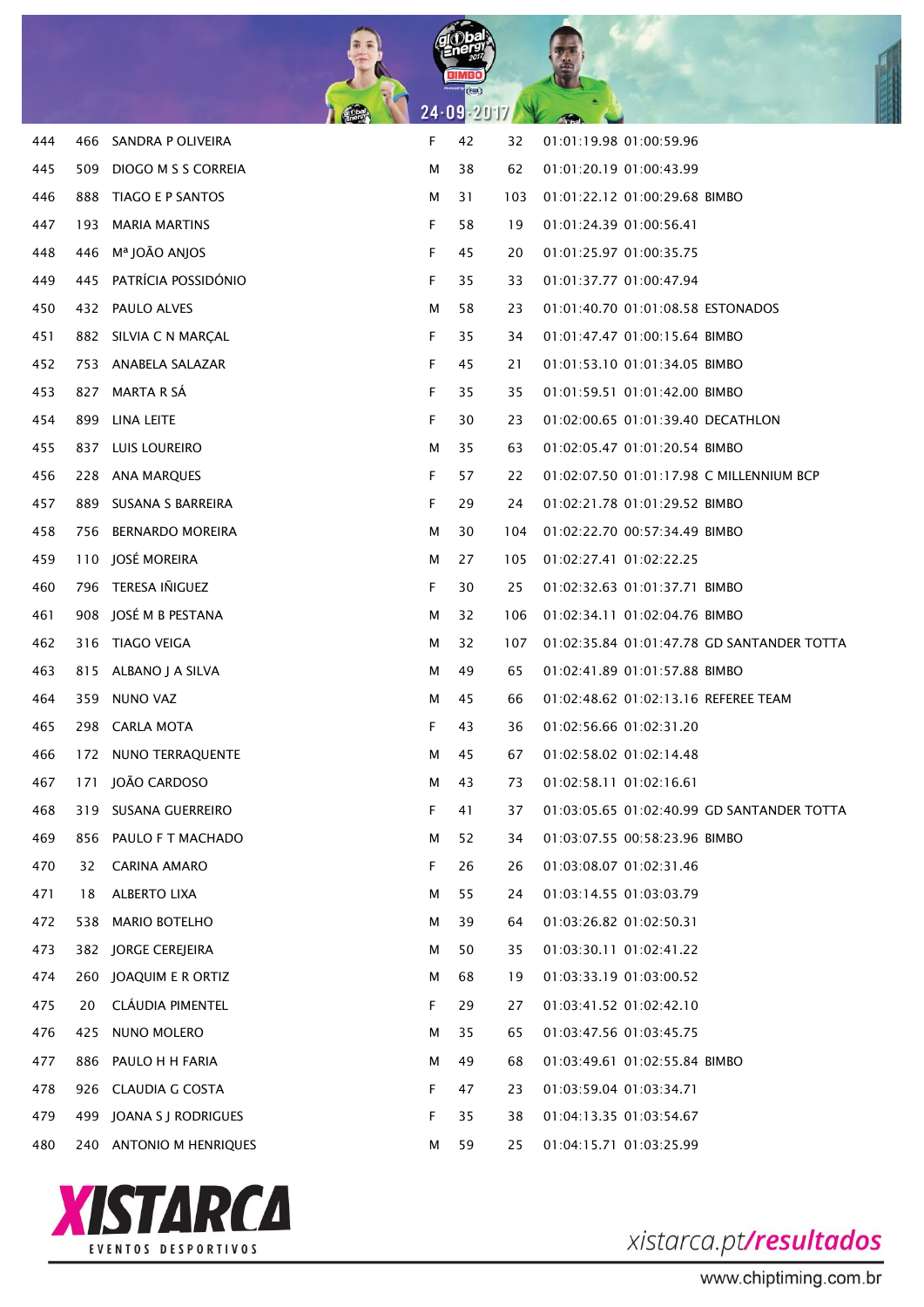

| 481 |     | 817 RICARDO M R SILVA       | М | 41 | 74  | 01:04:22.70 01:03:42.09 BIMBO              |
|-----|-----|-----------------------------|---|----|-----|--------------------------------------------|
| 482 | 19  | <b>RUI LEANDRO</b>          | м | 28 | 108 | 01:04:35.69 01:03:36.62                    |
| 483 |     | 327 JOSE RIBEIRO            | м | 72 | 20  | 01:04:35.85 01:03:52.19 GD SANTANDER TOTTA |
| 484 | 77  | <b>JORGE ABRANTES</b>       | м | 31 | 109 | 01:04:45.75 01:03:43.15                    |
| 485 |     | 384 CARLOS A TEIXEIRA       | м | 77 | 21  | 01:04:50.53 01:03:49.47 FAMILIA TEIXEIRA   |
| 486 | 52  | M <sup>a</sup> LUISA SOARES | F | 53 | 24  | 01:04:52.98 01:04:17.26                    |
| 487 | 194 | LUÍS SEABRA                 | м | 46 | 69  | 01:04:52.99 01:04:36.06                    |
| 488 | 178 | MARTA S S G CAETANO         | F | 34 | 28  | 01:04:53.35 01:04:36.80                    |
| 489 |     | 484 PAULA CUNHA             | F | 36 | 39  | 01:04:56.96 01:04:28.18                    |
| 490 |     | 910 GONÇALO F P M CARDOSO   | М | 13 | 110 | 01:04:57.17 01:04:28.49 BIMBO              |
| 491 | 184 | NADIA JONES                 | F | 43 | 40  | 01:05:10.05 01:04:58.60                    |
| 492 | 820 | <b>EDGAR</b>                | М | 30 | 111 | 01:05:12.86 01:05:04.63 BIMBO              |
| 493 | 47  | RICARDO ANDRADE             | М | 32 | 112 | 01:05:17.37 01:05:06.55                    |
| 494 | 63  | <b>NUNO PAZ</b>             | М | 33 | 113 | 01:05:20.15 01:04:45.20                    |
| 495 | 64  | ALEXANDRA PAZ               | F | 32 | 29  | 01:05:20.21 01:04:45.44                    |
| 496 | 471 | LILIANA CARVALHO            | F | 29 | 30  | 01:05:27.50 01:04:48.13                    |
| 497 | 238 | <b>ESTRELA MARIZ</b>        | F | 48 | 25  | 01:05:30.26 01:04:40.17 C MILLENNIUM BCP   |
| 498 | 470 | <b>NUNO MOTA</b>            | М | 33 | 114 | 01:05:30.72 01:04:52.37                    |
| 499 |     | 512 ANA VALA                | F | 39 | 41  | 01:05:34.04 01:05:11.76                    |
| 500 |     | 876 GUI NUNES               | М | 31 | 115 | 01:05:35.14 01:05:35.14 BIMBO              |
| 501 |     | 843 JORGE M M ANTÓNIO       | М | 49 | 70  | 01:05:37.88 01:05:06.99 BIMBO              |
| 502 | 542 | NUNO LOURENÇO               | М | 23 | 116 | 01:06:04.74 01:05:21.93 NUFI               |
| 503 | 541 | FILIPA LOURENÇO             | F | 38 | 42  | 01:06:04.91 01:05:22.86 NUFI               |
| 504 | 461 | PAULA FIGUEIREDO            | F | 59 | 26  | 01:06:05.25 01:05:03.04 GD SANTANDER TOTTA |
| 505 | 38  | ÓSCAR ASSUNÇÃO              | М | 48 | 71  | 01:06:09.50 01:05:46.69                    |
| 506 |     | 456 ANA C M ALMEIDA         | F | 35 | 43  | 01:06:10.18 01:05:33.17                    |
| 507 | 457 | WILSON C S OLIVEIRA         | M | 35 | 66  | 01:06:14.02 01:05:36.54                    |
| 508 | 339 | DÁLIA LEITE                 | F | 54 | 27  | 01:06:23.01 01:06:04.70 CA ODIMARQ         |
| 509 | 514 | <b>GERMANO BERNARDO</b>     | M | 62 | 22  | 01:06:23.21 01:05:40.74 PRAZER CORRIDA     |
| 510 | 40  | <b>FRANCISCO L RIBEIRO</b>  | М | 70 | 23  | 01:06:35.09 01:06:19.39                    |
| 511 | 931 | <b>HÉLDER CABRITA</b>       | М | 0  | 117 | 01:06:39.33 01:06:02.54                    |
| 512 | 381 | FILIPA DIREITO              | F | 35 | 44  | 01:06:45.95 01:06:32.44                    |
| 513 | 371 | <b>MADALENA PINA</b>        | F | 50 | 28  | 01:06:53.40 01:06:46.42 ATLÉTICO VIA RARA  |
| 514 |     | 423 CÁTIA LOUREIRO          | F | 33 | 31  | 01:06:57.13 01:06:33.01                    |
| 515 |     | 344 ARMINDO LOUREIRO        | M | 68 | 24  | 01:06:59.64 01:06:24.88                    |
| 516 |     | 117 VICTOR A C MARQUES      | М | 45 | 72  | 01:07:06.77 01:06:21.28                    |
| 517 | 30  | PAULA SANTOS                | F | 48 | 29  | 01:07:19.82 01:06:35.59 GDRCPE             |

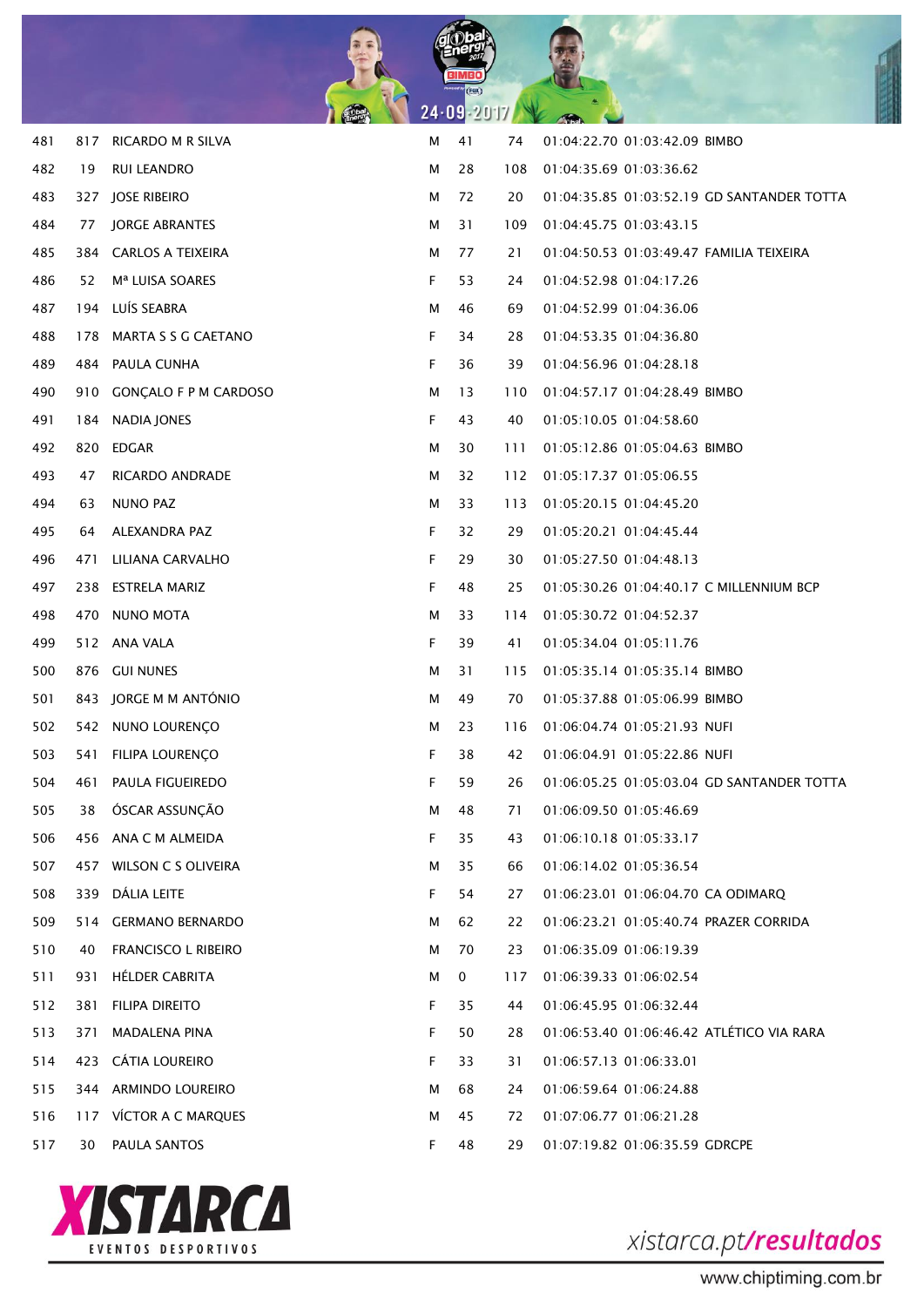

| 518 |     | 805 ELOI CAMPS                        | м | 25 | 118 | 01:07:20.71 01:00:52.62 BIMBO                       |
|-----|-----|---------------------------------------|---|----|-----|-----------------------------------------------------|
| 519 | 73  | PAULA ROCHA                           | F | 47 | 30  | 01:07:30.04 01:07:18.81                             |
| 520 |     | 430 LUÍS LAGARTO                      | М | 56 | 26  | 01:07:30.64 01:06:55.66 ESTONADOS                   |
| 521 |     | 840 TIAGO FERREIRA                    | м | 39 | 67  | 01:07:32.30 01:06:45.30 BIMBO                       |
| 522 |     | 258 RITA PALMA                        | F | 47 | 31  | 01:07:40.95 01:07:38.04 DREAM RUNNERS ÉVORA         |
| 523 |     | 854 CARLA S S PATRICIO                | F | 44 | 45  | 01:08:05.27 01:07:24.68 BIMBO                       |
| 524 | 35  | <b>RENATO ALVES</b>                   | м | 36 | 68  | 01:08:34.64 01:07:40.63                             |
| 525 |     | 365 JOSÉ ALÍPIO                       | м | 60 | 25  | 01:08:53.54 01:08:12.26                             |
| 526 |     | 433 NATERCIA A C R POMBO              | F | 47 | 32  |                                                     |
| 527 |     | 439 AURORA L MOUSINHO                 | F | 46 | 33  | 01:08:58.22 01:08:27.16 BRRNIGHTRUNNERS             |
| 528 |     | 350 INES NOGUEIRA                     | F | 31 | 32  | 01:08:58.44 01:08:39.95                             |
| 529 |     | 855 PEDRO M C FERREIRA                | м | 53 | 36  | 01:09:17.34 01:04:26.29 BIMBO                       |
| 530 |     | 463 RITA MELO                         | F | 33 | 33  | 01:09:28.77 01:08:49.20 ESPECIAIS DE CORRIDA        |
| 531 |     | 213 NUNO MARQUES                      | м | 46 | 73  | 01:09:29.19 01:08:29.35 RUN 4 BEER                  |
| 532 |     | 183 TIAGO LOURENÇO                    | м | 47 | 74  | 01:09:35.69 01:08:39.61                             |
| 533 |     | 305 SUSANA PALMA                      | F | 43 | 46  | 01:09:47.22 01:09:24.57 CP IVA                      |
| 534 |     | 302 ALTINO SILVA                      | м | 73 | 26  | 01:09:47.43 01:09:24.80 CP IVA                      |
| 535 |     | 234 JOAO BERRINCHA                    | м | 53 | 37  | 01:09:47.97 01:09:33.48 C MILLENNIUM BCP            |
| 536 |     | 833 ANA M A M RODRIGUES               | F | 57 | 34  | 01:09:48.96 01:09:20.22 BIMBO                       |
| 537 |     | 891 ANA C S BARREIRA                  | F | 32 | 34  | 01:09:56.50 01:09:02.87 BIMBO                       |
| 538 |     | 342 ALEXANDRA FERREIRA                | F | 41 | 47  | 01:09:59.21 01:09:51.34                             |
| 539 |     | 182 ALEXANDRA CLEMENTE                | м | 45 | 75  | 01:09:59.45 01:09:03.64                             |
| 540 |     | 803 M <sup>a</sup> LURDES B F ANDRADE | F | 54 | 35  | 01:10:20.72 01:09:40.56 BIMBO                       |
| 541 |     | 804 FERNANDO M S ANDRADE              | м | 54 | 38  | 01:10:20.79 01:09:40.53 BIMBO                       |
| 542 |     | 798 GABRIEL BUIXO                     | м | 28 | 119 | 01:10:48.30 01:09:59.61 BIMBO                       |
| 543 | 829 | <b>NUNO MARQUES</b>                   | м | 40 | 75  | 01:11:18.83 01:10:26.31 BIMBO                       |
| 544 | 828 | BÁRBARA S MARQUES                     | F | 37 | 48  | 01:11:19.05 01:10:26.28 BIMBO                       |
| 545 | 91  | JOANA MARQUES                         | F | 28 | 35  | 01:11:27.45 01:11:02.20                             |
| 546 | 92  | <b>TIAGO NEVES</b>                    | м | 27 | 120 | 01:11:27.62 01:11:02.45                             |
| 547 | 939 | <b>MARTA XAVIER</b>                   | F | 30 | 36  | 01:12:27.68 01:11:51.33                             |
| 548 | 925 | CÉLIA CARVALHO                        | F | 44 | 49  | 01:12:33.41 01:12:06.79                             |
| 549 |     | 210 HELDER SILVA                      | м | 44 | 76  | 01:12:33.57 01:06:38.14                             |
| 550 | 16  | <b>CIDALIA PIMENTEL</b>               | F | 44 | 50  | 01:12:41.96 01:07:58.40                             |
| 551 | 165 | <b>MARLENE OLIVEIRA</b>               | F | 43 | 51  | 01:12:42.00 01:07:56.74 FF PAZ MUNDIAL E UNIFICAÇÃO |
| 552 |     | 894 ANA C RAMOS                       | F | 47 | 36  | 01:12:50.44 01:12:08.26 BIMBO                       |
| 553 | 261 | <b>VERA BEXIGA</b>                    | F | 37 | 52  | 01:12:51.40 01:12:05.42 X4FUN                       |
| 554 |     | 247 JOAO C PEREIRA                    | м | 54 | 39  | 01:12:53.90 01:12:41.38 CCDP MUN CASCAIS            |

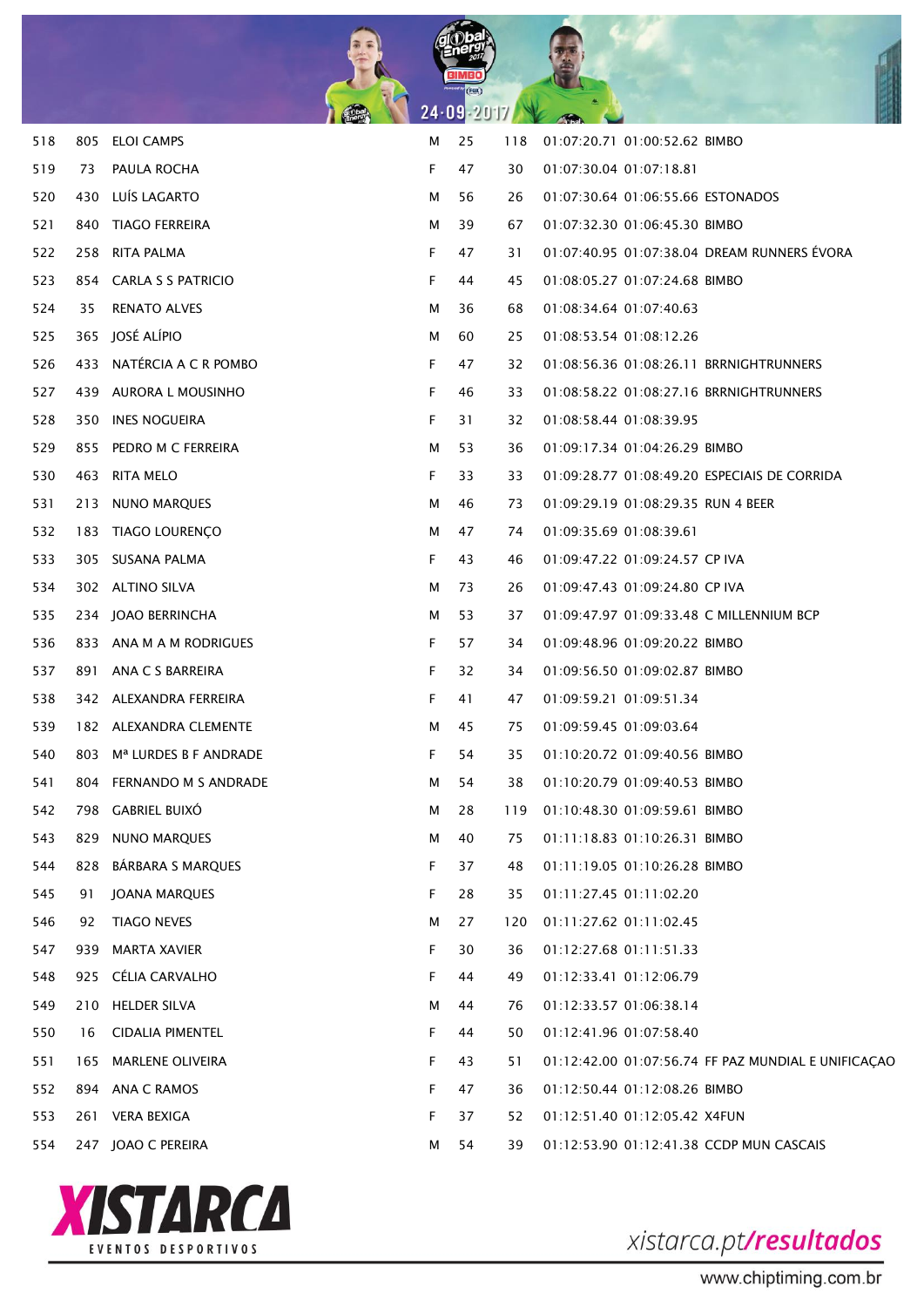

| 555 |     | 246 IVONE PEREIRA             | F  | 50 | 37  | 01:12:54.26 01:12:41.50 CCDP MUN CASCAIS       |
|-----|-----|-------------------------------|----|----|-----|------------------------------------------------|
| 556 |     | 278 ELISA DIAS                | F  | 54 | 38  | 01:13:06.90 01:12:45.01 CLINICA SANTA MADALENA |
| 557 |     | 187 M <sup>a</sup> JESUS LINO | F  | 60 | 39  | 01:13:16.40 01:12:38.03                        |
| 558 | 80  | EVELIN G S GUEDES             | F  | 35 | 53  | 01:13:22.53 01:12:27.10                        |
| 559 |     | 836 ANDRÉ F R NUNES           | м  | 29 | 121 | 01:13:27.18 01:12:31.57 BIMBO                  |
| 560 |     | 317 JOEL PONTE                | м  | 31 | 122 | 01:14:02.94 01:13:15.28 GD SANTANDER TOTTA     |
| 561 |     | 892 JOÃO P M TAVARES          | M  | 36 | 69  | 01:14:03.39 01:13:09.85 BIMBO                  |
| 562 |     | 835 OLIVIER M P DEBIENNE      | м  | 36 | 70  | 01:14:33.52 01:14:33.52 BIMBO                  |
| 563 |     | 469 CARLA SOBRAL              | F  | 43 | 54  | 01:14:33.59 01:13:57.06                        |
| 564 |     | 468 ANABELA GONÇALVES         | F  | 43 | 55  | 01:14:34.82 01:13:58.52                        |
| 565 |     | 503 CLEÚSIA KOK               | F  | 35 | 56  | 01:14:34.99 01:14:03.45                        |
| 566 |     | 568 BEATRIZ CERQUEIRA         | F  | 19 | 37  | 01:14:35.03 01:13:57.90                        |
| 567 | 48  | <b>MAFALDA COSTA</b>          | F  | 25 | 38  | 01:15:01.53 01:14:49.13                        |
| 568 |     | 123 HÉLDER M F POMBO          | м  | 46 | 76  | 01:15:11.67 01:14:32.19                        |
| 569 |     | 102 TERESA NICOLAU            | F. | 55 | 40  | 01:15:11.97 01:14:31.78                        |
| 570 |     | 103 JORGE CALEJO              | м  | 46 | 77  | 01:15:13.10 01:14:30.31                        |
| 571 |     | 107 CECÍLIA NICOLAU           | F. | 50 | 41  | 01:15:13.97 01:14:34.09                        |
| 572 |     | 847 FRANCISCO B M JESUS       | м  | 24 | 123 | 01:15:35.69 01:15:01.72 BIMBO                  |
| 573 |     | 848 Mª STREET A SILVA         | F  | 24 | 39  | 01:15:37.99 01:15:03.91 BIMBO                  |
| 574 |     | 880 JORGE M S N GONÇALVES     | м  | 52 | 40  | 01:15:52.71 01:14:55.18 BIMBO                  |
| 575 |     | 122 JOANA D CHOURIÇO          | F  | 54 | 42  | 01:15:53.96 01:15:38.30                        |
| 576 |     | 351 RICARDO J O DIAS          | м  | 29 | 124 | 01:16:21.60 01:16:09.38                        |
| 577 |     | 454 PEDRO M G MARQUES         | м  | 24 | 125 | 01:19:05.06 01:18:19.51                        |
| 578 |     | 407 SANDRA SILVA              | F  | 47 | 43  | 01:20:25.24 01:20:11.49                        |
| 579 |     | 272 THIAGO B PONTES           | м  | 35 | 71  | 01:20:27.80 01:20:11.03                        |
| 580 | 567 | <b>MARINA CERQUEIRA</b>       | F  | 41 | 57  | 01:20:41.40 01:20:04.74                        |
| 581 |     | 839 ANA S A SANTOS            | F  | 37 | 58  | 01:20:41.66 01:20:03.05 BIMBO                  |
| 582 |     | 800 CARLA S L M MOURÃO        | F  | 45 | 44  | 01:20:42.02 01:20:04.41 BIMBO                  |
| 583 |     | 849 PAULA I D E A BRANCO      | F  | 45 | 45  | 01:20:59.95 01:20:59.95 BIMBO                  |
| 584 |     | 883 ANA P L CALDEIRA          | F  | 40 | 59  | 01:21:01.16 01:21:01.16 BIMBO                  |
| 585 |     | 895 CARIM HABIB               | м  | 45 | 78  | 01:21:48.02 01:21:38.76 BIMBO                  |
| 586 |     | 555 TELMA SANTOS              | F  | 28 | 40  | 01:24:33.64 01:22:54.94 BIMBO                  |
| 587 |     | 556 ANDREIA COELHO            | F  | 29 | 41  | 01:24:34.01 01:22:55.60 BIMBO                  |
| 588 |     | 550 ROBERTA AMENDOLA          | F  | 36 | 60  | 01:26:17.52 01:21:40.94                        |
| 589 |     | 530 RUI PATARRANA             | м  | 26 | 126 | 01:26:23.89 01:25:36.79                        |
| 590 |     | 300 CÉSAR GOMES               | м  | 48 | 79  | 01:26:24.63 01:25:37.82                        |
| 591 | 431 | <b>CRISTINA SOUSA</b>         | F  | 53 | 46  | 01:26:27.87 01:25:51.11 ESTONADOS              |
|     |     |                               |    |    |     |                                                |